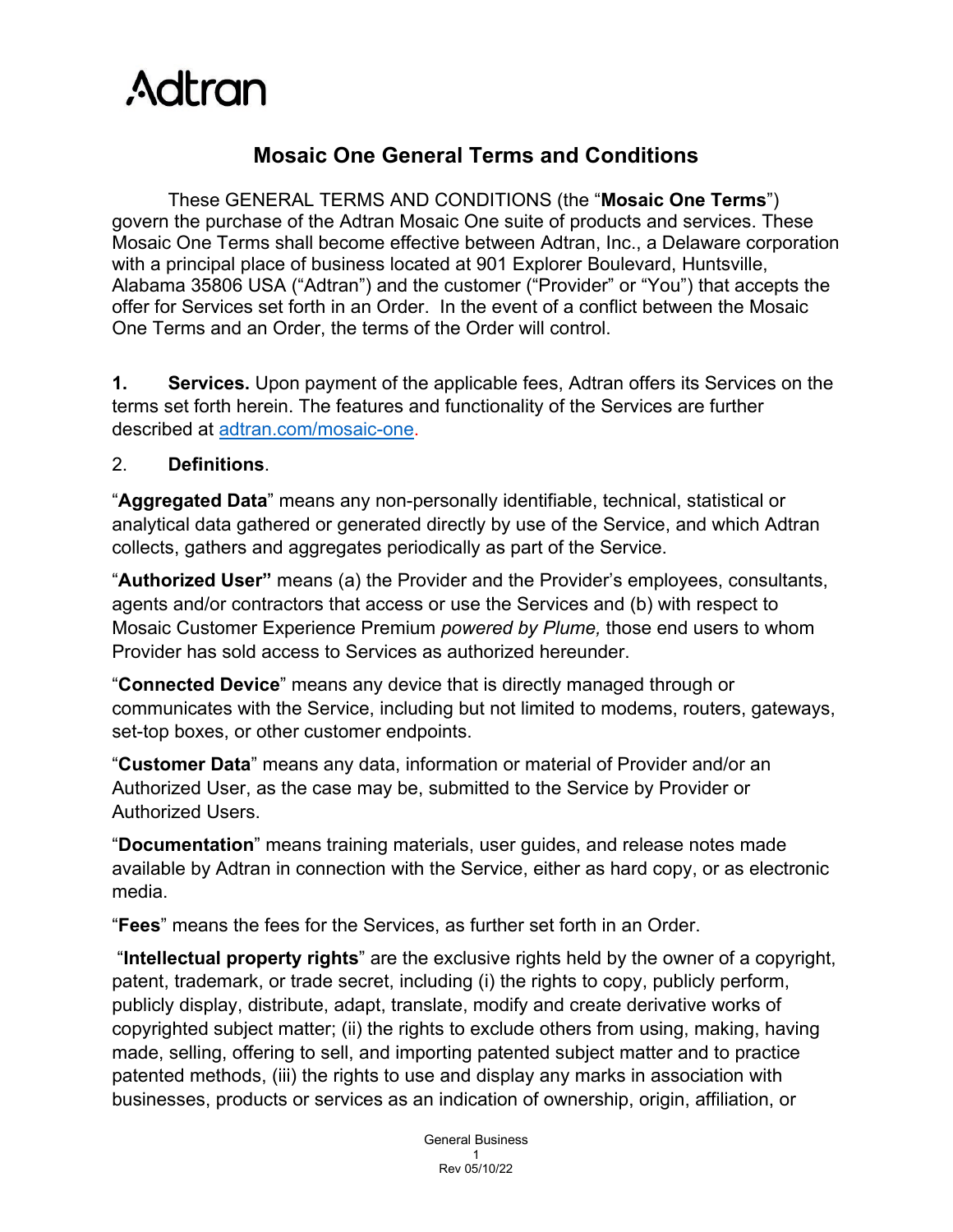sponsorship; (iv) rights to Confidential Information that derives independent economic value, actual or potential, as reasonably determined by the disclosing Party, by virtue of remaining confidential; and (v) the rights to apply for any of the foregoing rights, and all rights in those applications. Intellectual property rights also include any and all rights associated with particular information that are granted by law and that give the owner, independent of contract, exclusive authority to control use or disclosure of the information, including privacy rights and any rights in databases recognized by applicable law.

"**Order**" means a document entered into between the Parties pursuant to these Mosaic One Terms that details the following: (i) the specific Services that Adtran will provide to Provider; (ii) the Term applicable to such Services; (iii) the invoice schedule and fees payable by Provider to Adtran for the Services; and (iv) any other commercial terms mutually agreed to by the Parties with respect to the Services.

"**Service**" or "**Services**" means the provision and remote management of Adtran's software-as-a-service solutions, any additional add-on services and any related applications configured and operated by or on behalf of Adtran for use by Provider via internet access, including the equipment connectivity and third-party items required by Adtran to make such Services available. The term Services includes the Documentation and Updates to the Services. The features and functionality of the Services are further described at [adtran.com/mosaic-one.](https://adtran.com/mosaic-one)

**"Term"** means the duration that Provider has the right to use the Service(s), as described in the corresponding Order.

"**Updates**" means modifications, bug-fixes, corrections, or minor enhancements to the Services to correct errors or deficiencies, provide other incremental updates and corrections, or that are identified by Adtran as mandatory changes to the Service.

**"Work Product"** means any inventions, discoveries, software or other works of authorship (including, without limitation, configuration of the Services), and other proprietary materials or work product developed by or for Adtran in the course of Adtran's performance of Services, including any and all related and underlying software, databases (including data models, structures, and non-Provider specific data contained therein), specifications, technology reports and documentation. Work Product excludes Confidential Information of Provider.

**3. Term.** The initial term of the Services shall commence thirty (30) days following the execution of the Order by the Provider ("Order Date") and will continue for a minimum term of twelve (12) months, or other such term as stated in the Order (the "Initial Order Term"). Upon expiration of the Initial Order Term, the term for Services is automatically renewed for successive twelve-month terms (a "Renewal Term"), unless a Party provides at least sixty (60) calendar days' advance written notice prior to the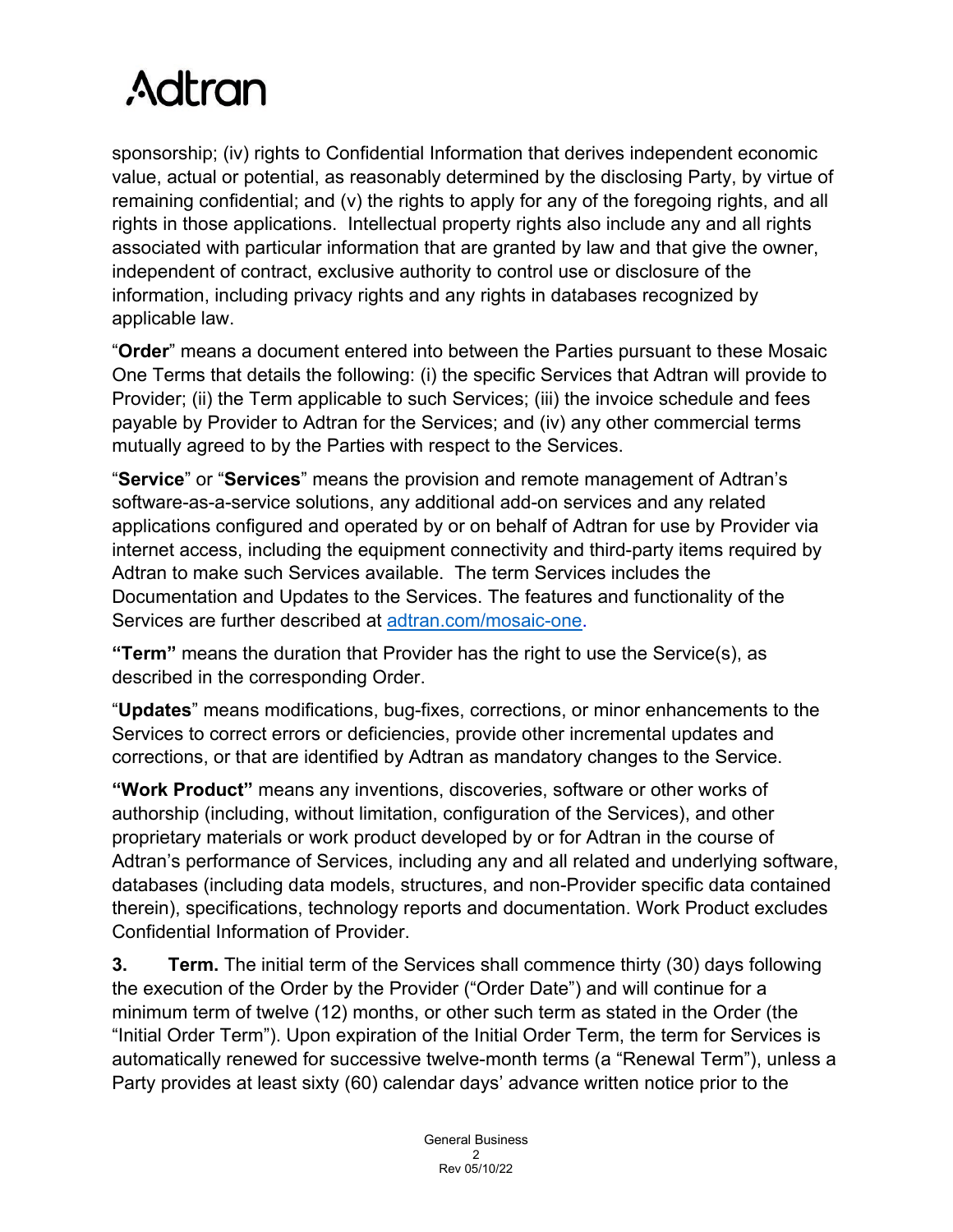expiration of the then current Term that it will not renew the Services. (The Initial Term and any Renewal Terms are collectively, the "Term").

# **4. Fees**.

**4.1. Description of Fees; Payment Terms.** Provider shall pay to Adtran the fees for the Services set forth in the applicable Order. Provider authorizes Adtran to periodically charge, on a going-forward basis, Provider's account annually in advance for the fees unless otherwise set forth in the Order. Installation, integration on-boarding, and/or configuration fees are non-refundable. All fees will be invoiced and payable in U.S. Dollars and are due and payable to Adtran thirty (30) days after the date of invoice to Provider for such amounts, unless a different currency or payment term is agreed in the Order. Adtran reserves the right to change its prices at any time, provided that any new pricing shall only apply after the then-current Term of the applicable Order has terminated or expired.

**4.2. Late Payment Terms.** All payments not made when due shall be subject to late charges at the lesser of (i) 1.5% per month of the overdue amount; or (ii) the maximum amount permitted under applicable law.

**4.3. Invoice Dispute.** Disputes arising from invoices will be handled on a case-by-case basis. Provider must notify Adtran of any invoice dispute within thirty (30) days of the invoice date or such invoice will be deemed approved and accepted by Provider. Both Parties will use their commercially reasonable efforts to assess and rectify, if applicable, discrepancies found within a disputed invoice as soon as commercially practicable. Written statements disputing charges and any other written notification to Adtran must be sent to Adtran, Inc., Accounts Receivable, P.O. Box 140000, Huntsville, AL 35814-4000.

**4.4. Taxes.** Provider shall pay all taxes, tariffs and transportation costs relating to, or incurred under, these Mosaic One Terms or an Order (including any sales, use, excise or value added taxes), exclusive of taxes based on or measured by Adtran's net income, unless Provider is exempt from the payment of such taxes and provides Adtran with acceptable evidence of such exemption. If Provider is legally required to pay withholding taxes on the fees payable to Adtran (or make any similar tax reduction) (each a "Fee Reduction Tax"), then (i) Provider shall deduct the applicable Fee Reduction Tax from the fees prior to payment to Adtran; (ii) timely remit the Fee Reduction Taxes to the appropriate taxing authorities; and (iii) promptly furnish Adtran with tax receipts evidencing the payments of the Fee Reduction Taxes on such fees. However, the fees payable by Provider to Adtran shall be adjusted to the extent necessary to ensure that, after such Fee Reduction Taxes are applied, Adtran receives and retains, a net amount equal to the fees that Adtran would have received and retained absent the deductions required for the Fee Reduction Taxes.

# **5. Services.**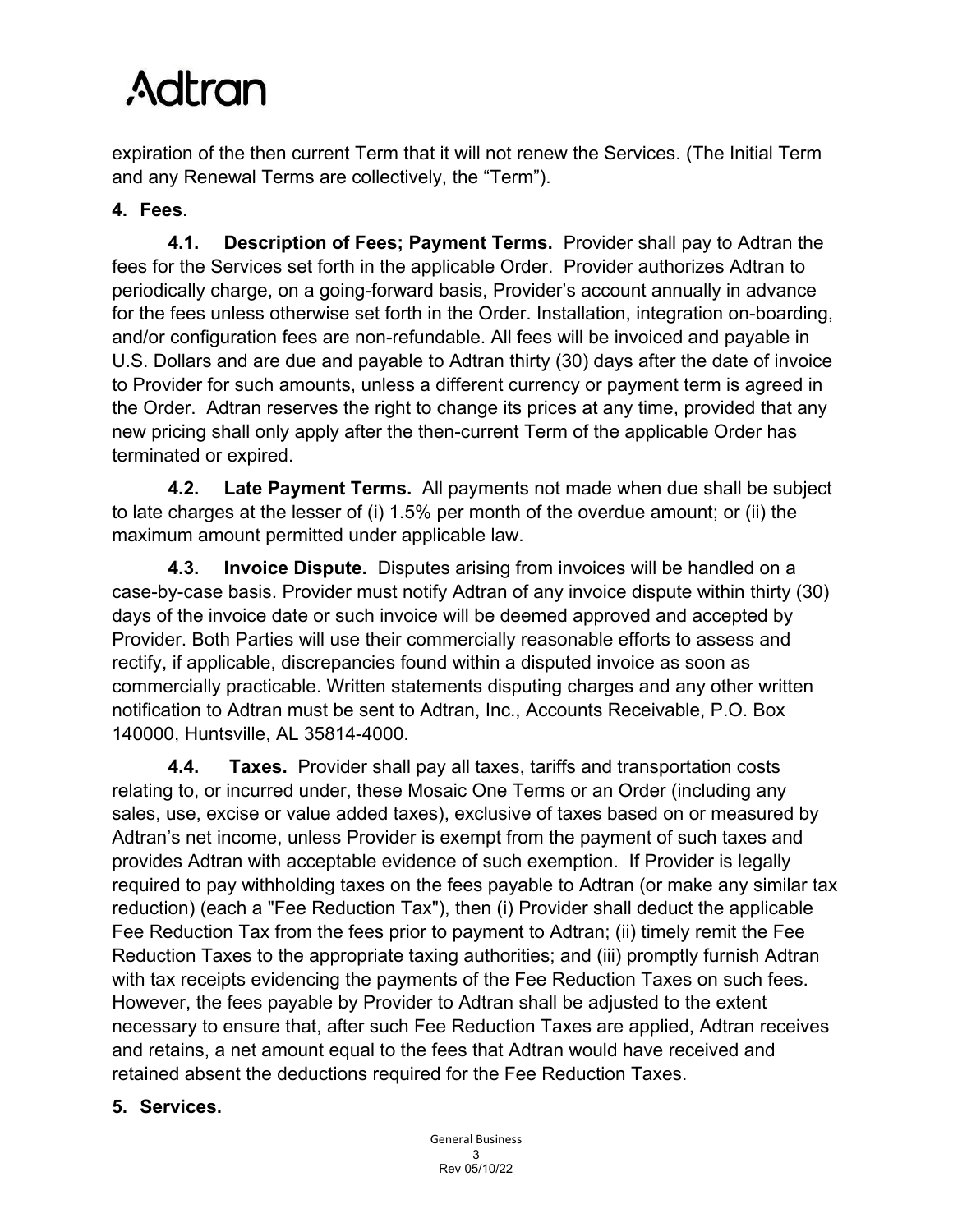**5.1. Right of Access.** Upon payment of the applicable Fees, Adtran grants Provider the right during the Term to use the Services. Except for Services specifically authorized by Adtran for re-sale, Provider may only use the Service exclusively for Provider's internal business operations. Provider agrees to ensure that Authorized Users use the Services only in accordance with the specifications and restrictions set forth in these Mosaic One Terms and an Order, including but not limited to, the number of connected devices, subscribers, and number of licenses and type of Authorized Users contracted (residential vs commercial). Provider acknowledges and agrees that, as between Provider and Adtran, Provider shall be responsible for all acts and omissions of Authorized Users, and any act or omission by an Authorized User which, if undertaken by Provider, would constitute a breach of these Mosaic One Terms, shall be deemed a breach of these Mosaic One Terms by Provider. Provider shall undertake appropriate efforts to make all Authorized Users aware of the provisions of these Mosaic One Terms as applicable to such Authorized User's use of the Service and shall cause Authorized Users to comply with such provisions. If Provider is authorized to re-sell Services, Provider agrees to re-sell to Authorized Users on terms no less favorable to or protective of Adtran or its suppliers/licensors than those set forth in these Mosaic One Terms. Provider may make a reasonable number of copies of the Documentation and allow its Authorized Users to use the Documentation to configure and use the Service. Provider will have no right to use the Documentation for another purpose without the prior written consent of Adtran. Provider shall use reasonable efforts to prevent unauthorized access to or use of the Service and is responsible for maintaining the confidentiality of its usernames, passwords, and account information. All actions taken using the Provider's usernames and passwords shall be deemed an action of Provider. Provider agrees to immediately report to Adtran any loss or compromise of any username or password information or any unauthorized use of or access to the Service.

**5.2. Restrictions.** All rights not expressly granted to Provider in these Mosaic One Terms are expressly reserved to Adtran and its suppliers and/or licensors. The Services may only be used by Provider and Authorized Users, and unless expressly set forth in an Order, not by any third party including any parent, subsidiary or other affiliate companies. Provider will not, and will cause its Authorized Users not to (i) rent, lease, loan, sublicense, or rehost any portion of the Service or use any portion of the Service to provide service bureau, managed service, subscription service or software, or outsourcing services to any third party (unless otherwise agreed in an Order); (ii) transfer or assign any of the rights granted to Provider and/or Authorized User under these Mosaic One Terms without the prior written consent of Adtran except as otherwise permitted below; (iii) modify, or create derivative works based in whole or in part upon the Services; (iv) remove, alter, obscure, or exclude any proprietary notice on the Services, Documentation, or advertising materials; (iv) contest, challenge, or otherwise make any claim or take any action adverse to Adtran's or any of its suppliers' and/or licensors' ownership of, or interest in, the Services, advertising materials,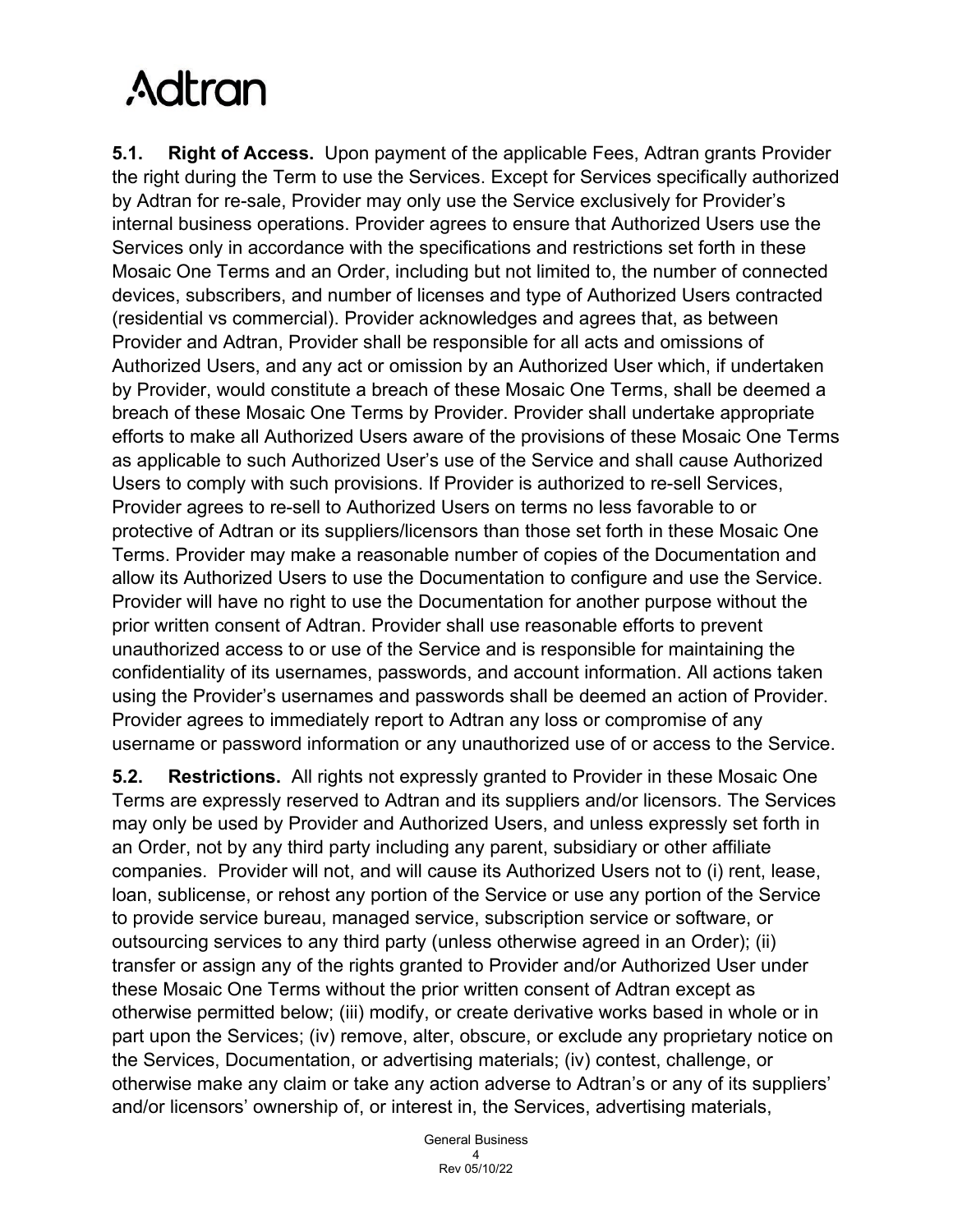trademarks or copyrights, or relevant documentation, (v) engage in any deceptive, misleading, or unethical practices in connection with its activities under these Mosaic One Terms, or (vi) copy the contents of the Services except as expressly permitted herein. Unless expressly allowed by law, Provider will not and will not permit others to attempt to decompile or reverse assemble or engineer any portion of the Services or to obtain any source code or to determine the underlying algorithms of the Service.

**5.3. Device Requirements.** Providers are required to use hardware devices that are approved for use with the associated Services. Provider is responsible for verifying if any third party hardware and/or software are compatible with each Service.

**5.4. Third Party Components.** Provider agrees and understands that as a Service, the Services may contain components and software owned by and licensed from third parties (the "Third Party Components"). Provider understands and acknowledges that certain Third-Party Components are not licensed pursuant to the provisions set forth in Section 5.1. Provider and Authorized Users shall have only such rights and/or licenses, if any, to use certain Third-Party Components as are set forth in the relevant terms governing such Third-Party Components.

**5.5. Mobile Application.** A mobile application may be available for the Service, in which case Provider and/or Authorized Users may be required to "click-thru" the terms and conditions of a third-party end user license agreement in order to download and use such application.

**5.6. Cloud Providers**. Provider hereby agrees and consents that in providing the Service, Adtran may enter into an arrangement with and utilize the services of thirdparty cloud services provider(s) ("Cloud Providers"). Adtran shall require that any such Cloud Provider be contractually bound to provide substantially the same level of protection with respect to Provider's Personal Data as provided by Section 9. If applicable, Adtran will make the Cloud Provider service levels, acceptable use policies and information security policies available to Provider.

**5.7. Mosaic Customer Experience Premium** *powered by Plume*. Section 10 hereof and the following terms and conditions apply specifically to Provider's use of Mosaic Customer Experience Premium *powered by Plume* ("MCE"):

- 5.7.1. Provider agrees to distribute MCE subject to an end user agreement between Provider and its Authorized Users, which agreement must include terms no less favorable to or protective of Plume than those in the Plume End User Terms for each of HomePass and WorkPass, respectively, located at [www.plume.com/legal.](http://www.plume.com/legal)
- 5.7.2. Provider is prohibited from marketing or reselling HomePass to any commercial subscribers or marketing or reselling WorkPass to any residential subscribers.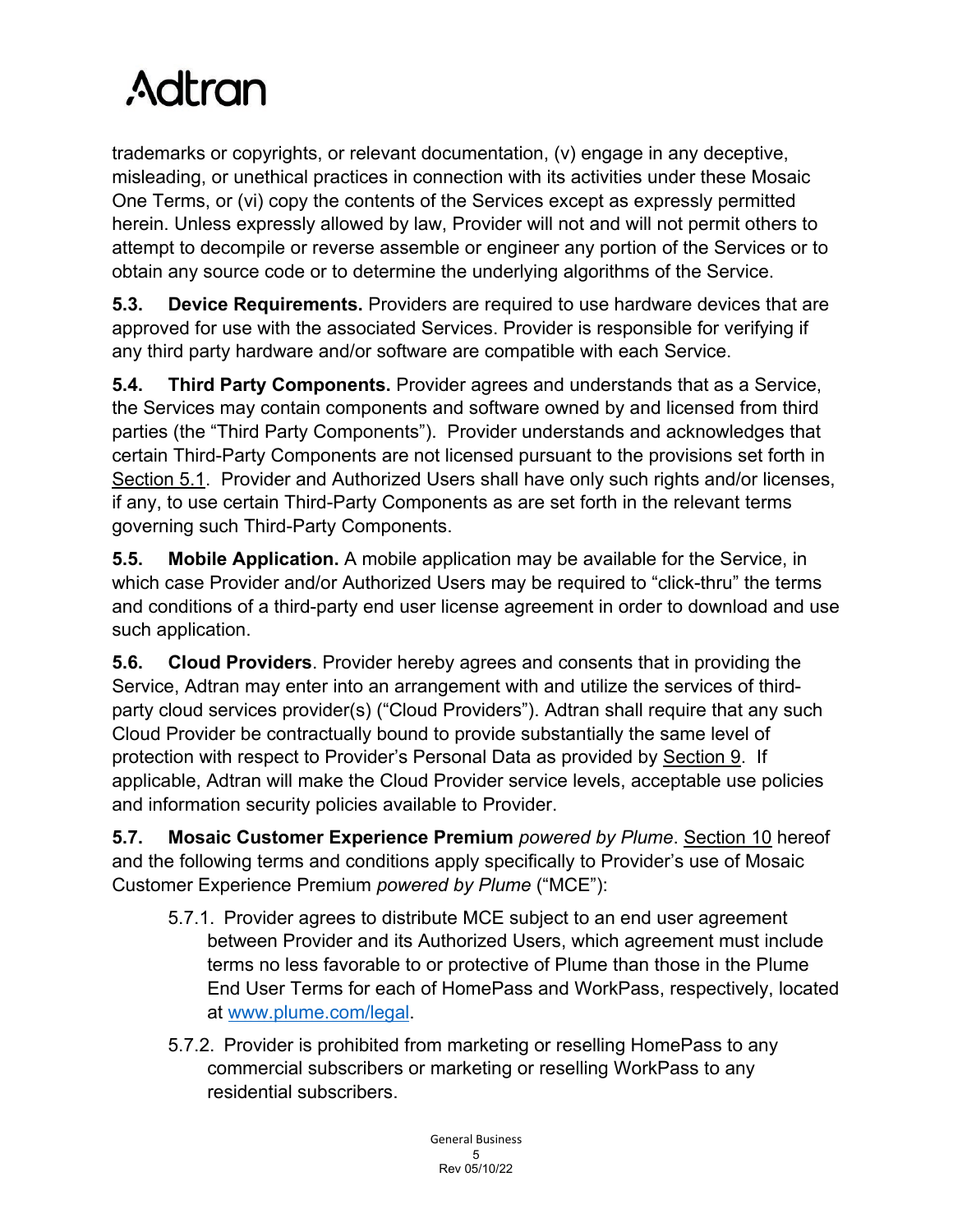- 5.7.3. MCE may not be sold, and no equipment may be shipped, to Portugal or Canada (other than the provinces of Alberta, British Columbia, and Saskatchewan).
- 5.7.4. Provider and any Authorized User must use OpenSync enabled-hardware embedded with OpenSync device software (such hardware, "Enabled Hardware") to receive the benefit of MCE, and Provider acknowledges that Enabled Hardware is required for MCE to operate. Neither Provider nor Authorized Users may modify the Enabled Hardware delivered in connection with MCE or change any configuration parameters in any way without the express written consent of Adtran or its suppliers.
- 5.7.5. Under all circumstances Provider agrees that MCE shall continue to include "powered by Plume" branding, even if the Services include Provider's branding.
- 5.7.6. Adtran agrees to use commercially reasonable efforts to provide Provider written notice two (2) months prior to a discontinuation of the supply of any material portion of, or any material change to, MCE.

# **6. Support Services.**

**6.1. Technical Support.** Provider acknowledges and agrees that Provider is responsible, and not Adtran, for any and all technical support provided to Authorized Users. Adtran provides customer support to Provider described in the Order and at [adtran.com/maintenance](https://adtran.com/maintenance) for the fees set forth in the Order. Problem areas outside the scope of Adtran's ability to troubleshoot include, but are not limited to, the following: (a) Authorized User supplied equipment or equipment provided by Provider and not by Adtran; (b) Authorized User in-house wiring, WAN and LAN infrastructure; (c) data network connectivity, rights/privileges, IP address changes; and (d) Authorized User site power.

**6.2. Provider Responsibilities.** Provider will, and will cause its Authorized Users to, (i) provide Adtran with reasonable access to facilities as necessary for the provision or configuration of the Services, subject to reasonable written policies regarding vendors on premises; (ii) cooperate fully and in good faith with Adtran for purposes of configuration, implementation, migration and provision of support services by Adtran. Provider understands and agrees that Adtran is not liable for any delays resulting from the actions or inactions of Provider or any Authorized User. Consequently, in the event of any such delay caused by Provider or any Authorized User that is not due to an act or omission of Adtran, Provider assumes sole responsibility and Adtran reserves the right to invoice Provider in accordance with the Order. Provider is responsible for any activities performed under credentials issued by it or any Authorized User to Adtran. The Services and Documentation contain proprietary and confidential information of Adtran and its suppliers and/or licensors, and Provider must use at least reasonable

> General Business 6 Rev 05/10/22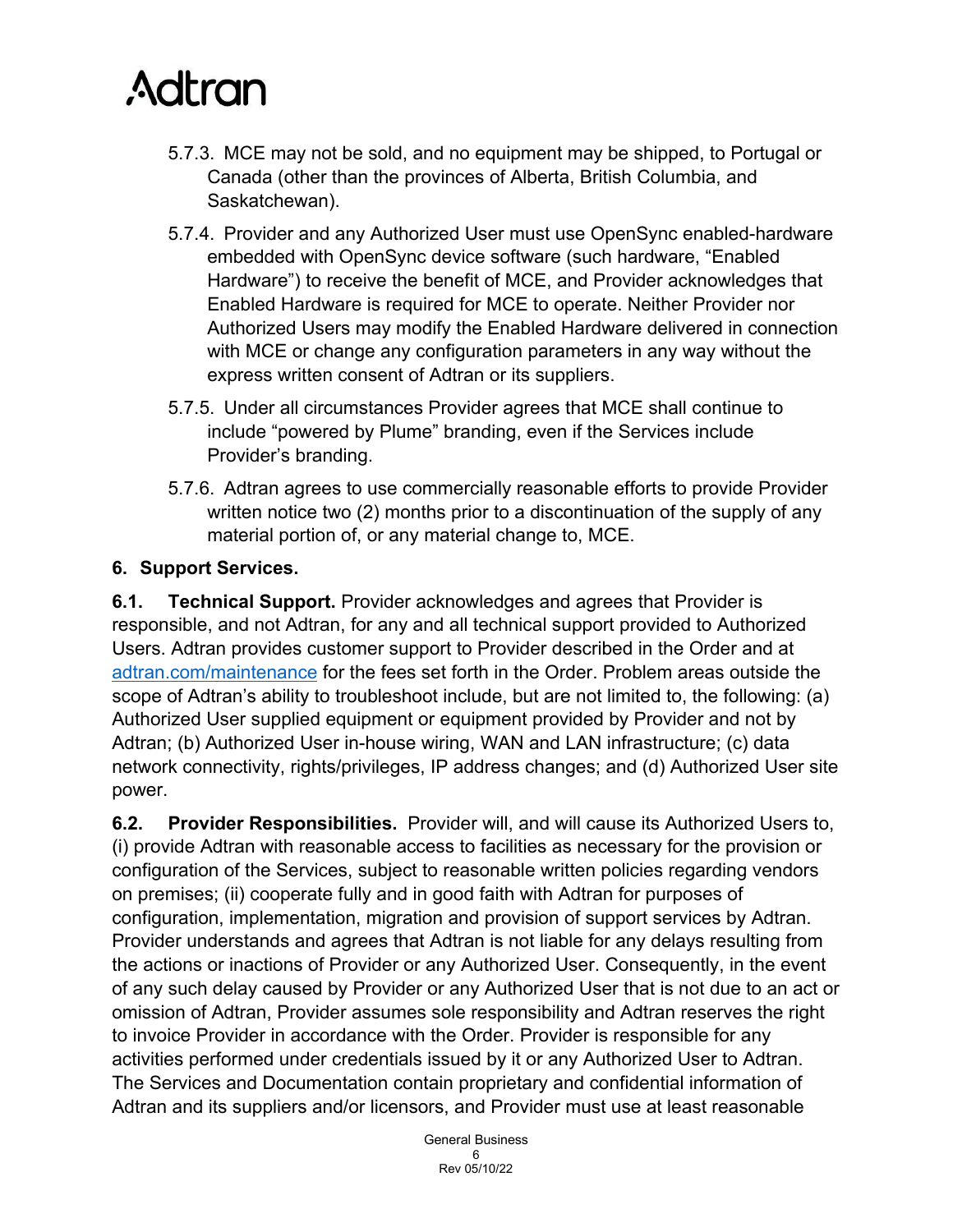means to protect the Services from unauthorized access, use or copying. Provider may not disclose the Services, or their respective components, features or functionality to third parties except as expressly permitted herein.

**7. Ownership of the Service.** This is not an agreement for the sale of any software. Except where the Parties agree pursuant to an Order or other written agreement between the Parties that title to hardware purchased by Provider transfers from Adtran or its suppliers and/or licensors to Provider, Provider agrees that these Mosaic One Terms and each Order is a term services and license agreement and that as between the Parties, Adtran and its licensors and suppliers own all right, title and interest in all Intellectual Property Rights in and to the Services, the Documentation, the Work Product, Adtran trademarks, the components and any and all configurations, derivative works, know-how, upgrades, updates, developments, modifications, changes, alterations, edits, conversions, improvements or the like made to each of the foregoing (collectively, the "Adtran Property"). All rights not expressly granted under these Mosaic One Terms are reserved to Adtran and its licensors and suppliers, and there are no implied rights. Provider agrees not to undertake any action against Adtran that would in any way preclude Adtran from continuing to develop, use or commercialize the Services, and nothing in these Mosaic One Terms shall be construed to impair, preclude or prohibit Adtran from doing so. Provider agrees to retain and reproduce all copyright, trademark and other proprietary notices contained on or in the Adtran Property as delivered to Provider on all copies of such Adtran Property and shall not seek to remove any such notices. Provider grants to Adtran and its licensors and suppliers a royalty-free, worldwide, transferable, sublicensable, irrevocable, perpetual license to use or incorporate into the Services any suggestions, enhancement requests, corrections, recommendations or other feedback provided by Provider, including any of its Authorized Users, relating to the operation of the Service.

# **8. Confidentiality; Customer Data.**

**8.1. Definition**. "**Confidential Information**" means information designated as confidential or proprietary or that should be considered as confidential from its nature or from the circumstances surrounding its disclosure. Provider acknowledges that, without limitation, the Adtran Property constitutes "Confidential Information" of Adtran and/or its suppliers and licensors. Customer Data is "Confidential Information" of Provider.

**8.2. Use and Disclosure.** With respect to any Confidential Information a Party receives ("Recipient") from the other Party ("Discloser"), the Recipient shall: (i) keep such information confidential; (ii) use the same degree of care for the Discloser's Confidential Information that it uses for its own Confidential Information, but in no event with less than reasonable care; (iii) not use the Confidential Information other than in connection with providing the Services under Mosaic One Terms and each Order; and (iv) not divulge the Confidential Information to Recipient's personnel, unless such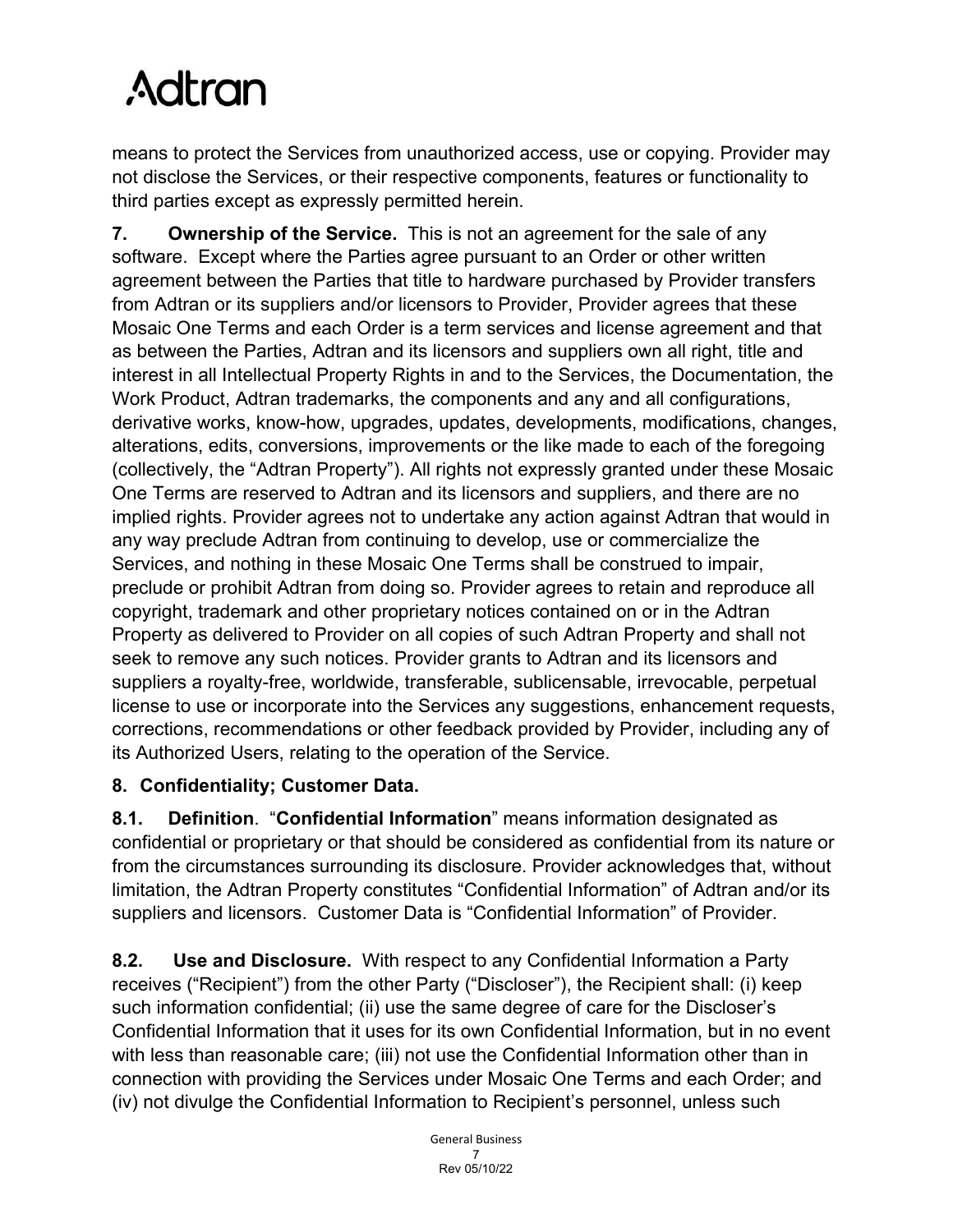personnel have a need to know and have undertaken a written obligation to keep the Confidential Information secret consistent with the terms of these Mosaic One Terms. Recipient agrees to use all reasonable steps to ensure that the Discloser's Confidential Information is not disclosed by Recipient's personnel in violation of this Section. If a Recipient is required by any government authority or by applicable law to disclose any Confidential Information, then such Recipient shall give sufficient notice (to the extent permitted by law) of the requirement to the Discloser to enable the Discloser to seek appropriate relief from all or part of such requirement.

**8.3. Exclusions.** Confidential Information shall not include information that: (i) is or becomes generally known or available to the public at large other than as a result of a breach by the Recipient of any obligation to the Discloser; (ii) was known to the Recipient free of any obligation of confidence prior to disclosure by the Discloser; (iii) is disclosed to the Recipient on a non-confidential basis by a third party who did not owe an obligation of confidence to the Discloser; or (iv) is developed by the Recipient independently of and without reference to any part of the Confidential Information. Confidential Information shall not be deemed to be in the public domain or generally known or available to the public merely because any part of said information is embodied in general disclosures or because individual features, components or combinations thereof are now or become known to the public.

**8.4. Customer Data**. Customer Data is Confidential Information of Provider and/or Authorized Users, as the case may be. Adtran applies security practices in compliance with industry standards to protect Customer Data from unauthorized access, theft and misappropriation; however, Adtran does not warrant that the Service or any Customer Data will be completely secure from interference or disruption by factors outside of its control, including viruses, hackers attacks, disruptions to the Internet, issues with thirdparty service providers, issues created by Provider's systems or Customer Data, or a Force Majeure event. Provider hereby grants, and shall cause its Authorized Users to grant, to Adtran and its licensors and suppliers a non-exclusive, royalty-free, worldwide license to reproduce, distribute, and otherwise use and display the Customer Data and perform all acts with respect to the Customer Data as may be necessary for Adtran and its licensors and suppliers to provide the Service to Provider and Authorized Users under these Mosaic One Terms, and a non-exclusive, perpetual, irrevocable, royaltyfree, sublicensable, worldwide license to reproduce, distribute, modify, and otherwise use and display Customer Data transformed into any Aggregated Data. Provider represents and warrants that it possesses sufficient license rights in and to the Customer Data, and that it has obtained all the required consents from data owners, as may be necessary, to permit the use contemplated under these Mosaic One Terms. Provider bears all responsibility and liability for the accuracy and completeness of the Customer Data and Adtran's and its licensors and suppliers access, possession and use as permitted herein.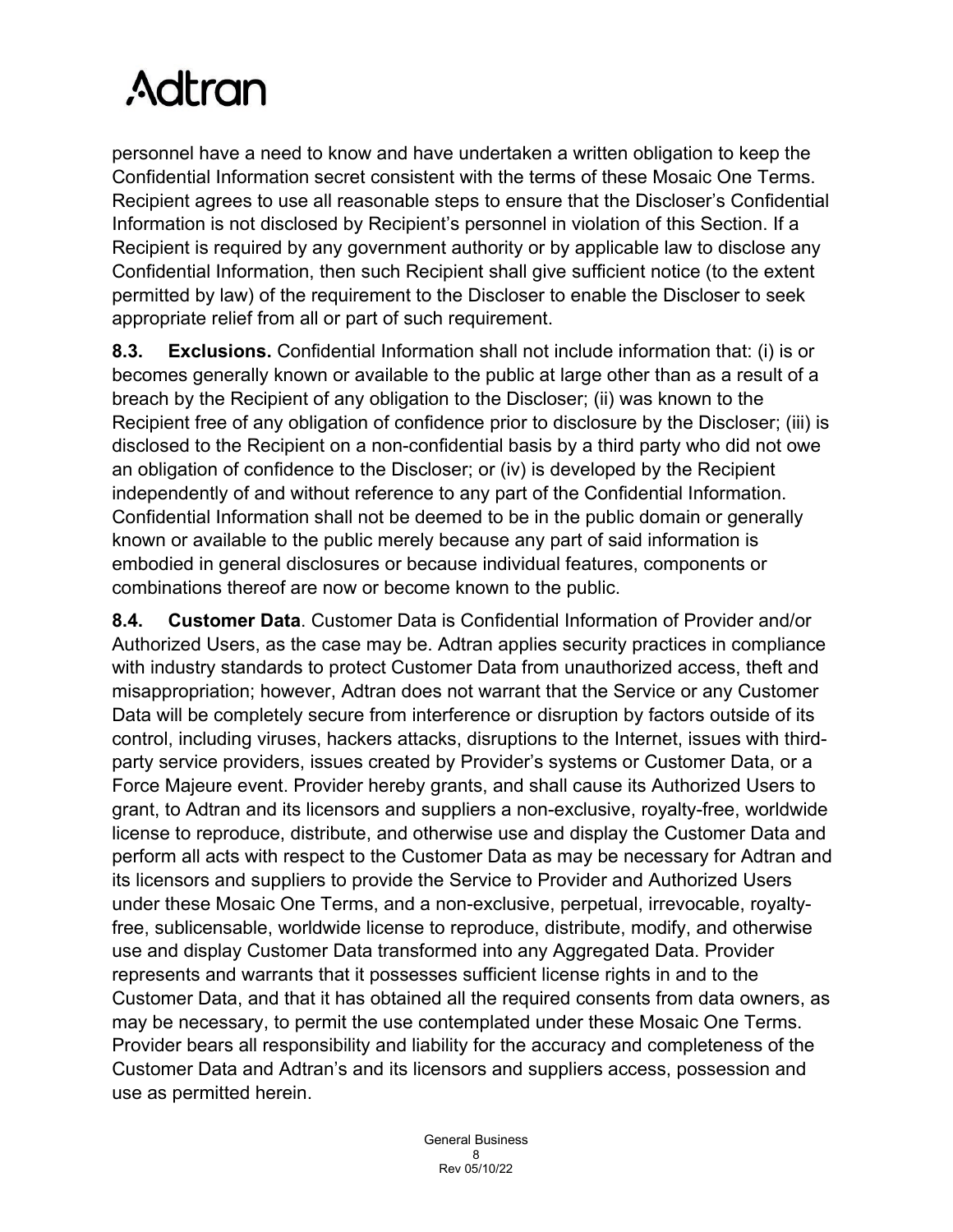**8.5. Data Processing and Transfer.** As between the Parties, Provider is considered the controller of Customer Data, and Adtran and/or its licensors and suppliers shall be considered the processor. Provider agrees to the terms of the Data Processing Agreement ("DPA") attached hereto and incorporated by reference herein. Upon acceptance of an Order by Adtran, Provider may also be required to execute the DPA and any other data processing agreement required by Providers' licensors and/or suppliers. Provider acknowledges and consents that (i) the Services provided may require Customer Data to be transferred to a country outside of Provider's country or the country where the Customer Data originated, and (ii) Adtran may share Customer Data with its affiliates and business partners (like backbone network and cloud providers) for the sole purpose of providing the Services hereunder, provided that at all times Adtran and its affiliates shall comply with the confidentiality and data protection obligations described hereunder. Adtran shall enter into confidentiality agreements with its business partners as protective of Provider's Confidential Information as these Mosaic One Terms. Unless otherwise expressly agreed in a written document signed by an authorized representative of Adtran, Adtran shall have no obligation to store Customer Data beyond any period specified in an Order and Adtran has no obligation to retain Customer Data following ninety (90) days after complete termination of the Services; however, Adtran may retain copies of Confidential Information that are stored on Adtran's backup and disaster recovery systems until the ordinary course of deletion. Provider shall have ninety (90) days from the date of termination of the Services in which to request a copy of its Customer Data, which will be made available to Provider in the same format maintained by Adtran.

**8.6. Aggregated Data**. Adtran (its affiliates, licensors, partners and designated agents) may use Aggregated Data to monitor and improve its products, services or to provide customized services or technologies to its customers. Adtran collects and uses Aggregated Data in accordance with its privacy policies and in accordance with applicable data protection laws. As between Adtran and Provider, Aggregated Data (i) is property of Adtran; and (ii) is Confidential Information of Adtran.

# **9. Data License; Ownership; and Security.**

# **9.1. Data License.**

**9.1.1. Network Data**. Provider agrees to transmit, and agrees to cause its Authorized Users to transmit, to Adtran certain network data and allow Adtran to collect, store and process certain network data (the "Network Data") in order to provide the Services. Provider and/or its Authorized Users shall deliver the Network Data electronically, on tangible media, or by other means and frequency to be mutually agreed. Adtran shall use the Network Data in accordance with these Mosaic One Terms, and may request additional Network Data from Provider and/or its Authorized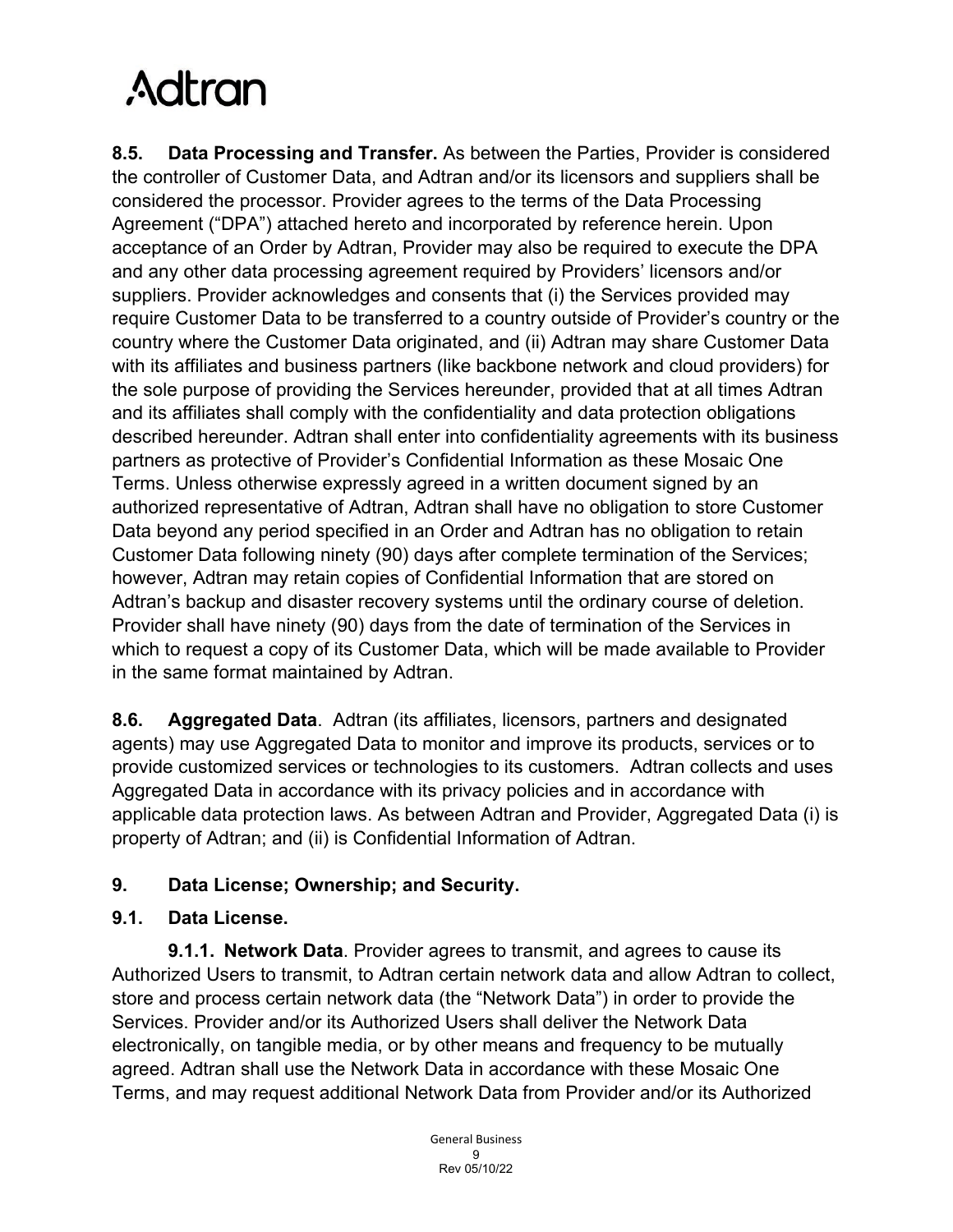Users from time to time. Provider agrees to cooperate with Adtran so that the Network Data reasonably meets the Adtran requirements and objectives to accomplish the Permitted Use (as defined hereinbelow).

**9.1.2. License Grant**. Provider hereby grants Adtran a non-exclusive, nonsublicensable, and non-transferable license during the Term to use, collect, store, process, display, distribute, modify and create derivative works and improvements to the Network Data solely (i) to audit and troubleshoot Provider's or an Authorized User's internal network; (ii) to improve Provider support; and (iii) to develop the Work Product (collectively, the "Permitted Use"). "Work Product" shall mean (i) any software or other tool Adtran creates for the purposes of auditing and troubleshooting customer networks and providing network optimization services, whether for the benefit of Provider or third parties ("Software"); (ii) any and all manuals, instruction, specifications and other documents that Adtran provides or makes available to Provider in any medium and which describes the functionality, components, features or requirements of the Software, including the installation, configuration, integration, operation, use, support or maintenance thereof; (iii) any Derivative Data; and (iv) any Derivative IP. "Derivative Data" shall mean any data that is derived by processing the Network Data and that is sufficiently different from the Network Data so that such Network Data cannot be reverse engineered or otherwise identified from analysis or further processing. "Derivative IP" shall mean any intellectual property created by or on behalf of Adtran within one (1) year after the expiration or earlier termination of an Order that includes Network Data in any form or that is derived in any sense from the Network Data, including, without limitation, any expression of the same via source code, object code, and associated documentation developed or modified by Adtran.

**9.1.3. Use Restrictions**. Adtran shall only use the Network Data for the Permitted Use and shall not disclose, release, distribute, or deliver the Network Data, or any portion thereof, to any third party without Provider's prior written consent. Any purpose or use not specifically authorized herein is prohibited unless otherwise agreed to in writing by Provider and/or its Authorized User.

# **9.2. Intellectual Property Ownership; Work Product; Derivatives.**

**9.2.1.** Except as set forth in Section 9.2.2 hereof, Provider acknowledges and agrees, and shall cause its Authorized Users to acknowledge and agree, that all right, title and interest in and to (i) the Work Product and (ii) all works, inventions and other subject matter incorporation, based on or derived from any Work Product, including any and all Derivative Data, Derivative IP, and other customizations, enhancements, improvements and other modifications thereof (collectively, "Derivatives"), in each case by whomsoever made and including all intellectual property rights therein, are and will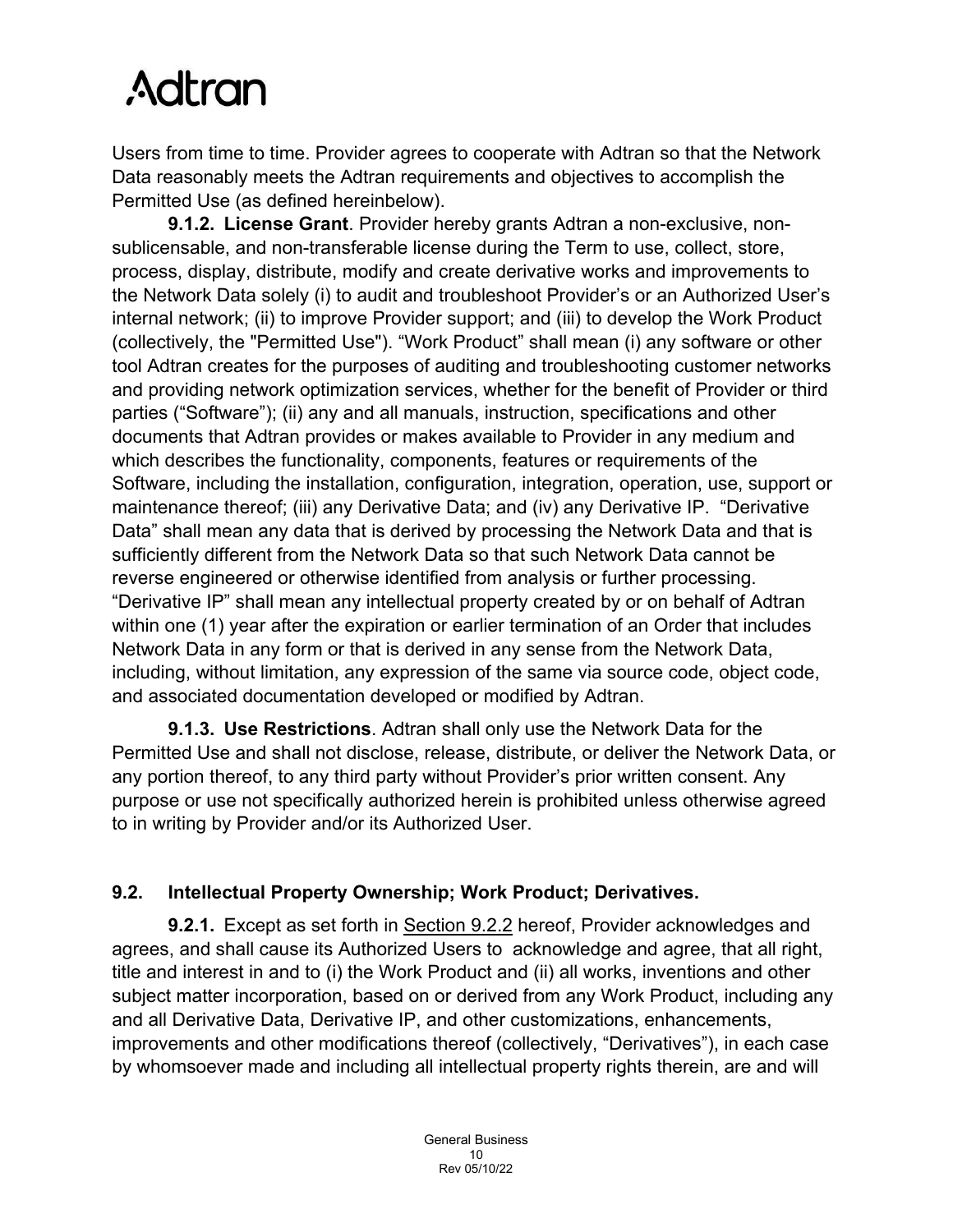remain, with Adtran. Neither Provider nor an Authorized User has any right or license with respect to any Work Product or Derivatives.

**9.2.2.** As between the Parties, Provider and/or Authorized Users are and will remain the sole and exclusive owner of all right, title and interest in and to the Data, including all intellectual property rights therein, subject only to the license granted under Section 9.1.2.

**9.2.3.** Providers shall not, and shall not permit any other person to, access or use any Work Product except as expressly permitted by Adtran.

**10. TRADEMARKS.** Adtran grants to Provider, during the Term of this Agreement, the right to use the word "Adtran," the Adtran logo and any other trademark owned by Adtran (collectively, the "Adtran Marks") solely in accordance with the terms of Adtran Trademark and Logo Usage Policy located on Adtran's website. In addition, Provider is permitted to incorporate (i) advertising, marketing and promotional materials provided by Adtran and/or its licensors ("Advertising Materials"); and (ii) in connection with Mosaic Customer Experience, the Plume Design, Inc. ("Plume") trademarks identified at [discover.plume.com/trademarks](https://discover.plume.com/trademarks) (the "Licensed Trademarks") into Provider's advertising, marketing, and promotional materials (the "Company Materials"), on condition that any such use complies with the guidelines provided by Adtran to Provider, as they may be updated from time to time by Adtran or its licensors and/or suppliers. Provider agrees to provide a copy of its Company Materials to Adtran upon request and acknowledges and agrees that the quality and nature of its Company Materials shall be consistent with generally accepted standards in the consumer electronics field. Provider agrees to promptly cease all use of the Adtran Marks, Advertising Materials, Licensed Trademarks, and/or Company Materials upon Adtran's written request. In connection with the Mosaic Provider Experience, Provider shall at all times include "*Powered by Plume*" in any and all Provider documentation referring to Mosaic Customer Experience.

# **11. Warranties and Disclaimers.**

**11.1. By Adtran.** During the Term, Adtran warrants that the Service will substantially conform to the Documentation. Adtran will have no warranty obligations for any nonconformance that (i) is caused by factors outside of the control of Adtran (such as Force Majeure) and as such could not be remedied by Adtran, or (ii) relates to: (a) use of the Service not in accordance with the Documentation and the provisions of these Mosaic One Terms; (b) modification of the Service except by Adtran; or (c) is caused by third party software or hardware. In the event of a breach of the foregoing warranty, Adtran will use commercially reasonable efforts to cure any such breach, at no additional cost to Provider within a reasonable timeframe. If Adtran is unable to cure such breach within 90 days after receipt of Provider's written notice of such breach, Adtran may, at its option and as Provider's sole remedy, terminate these Mosaic One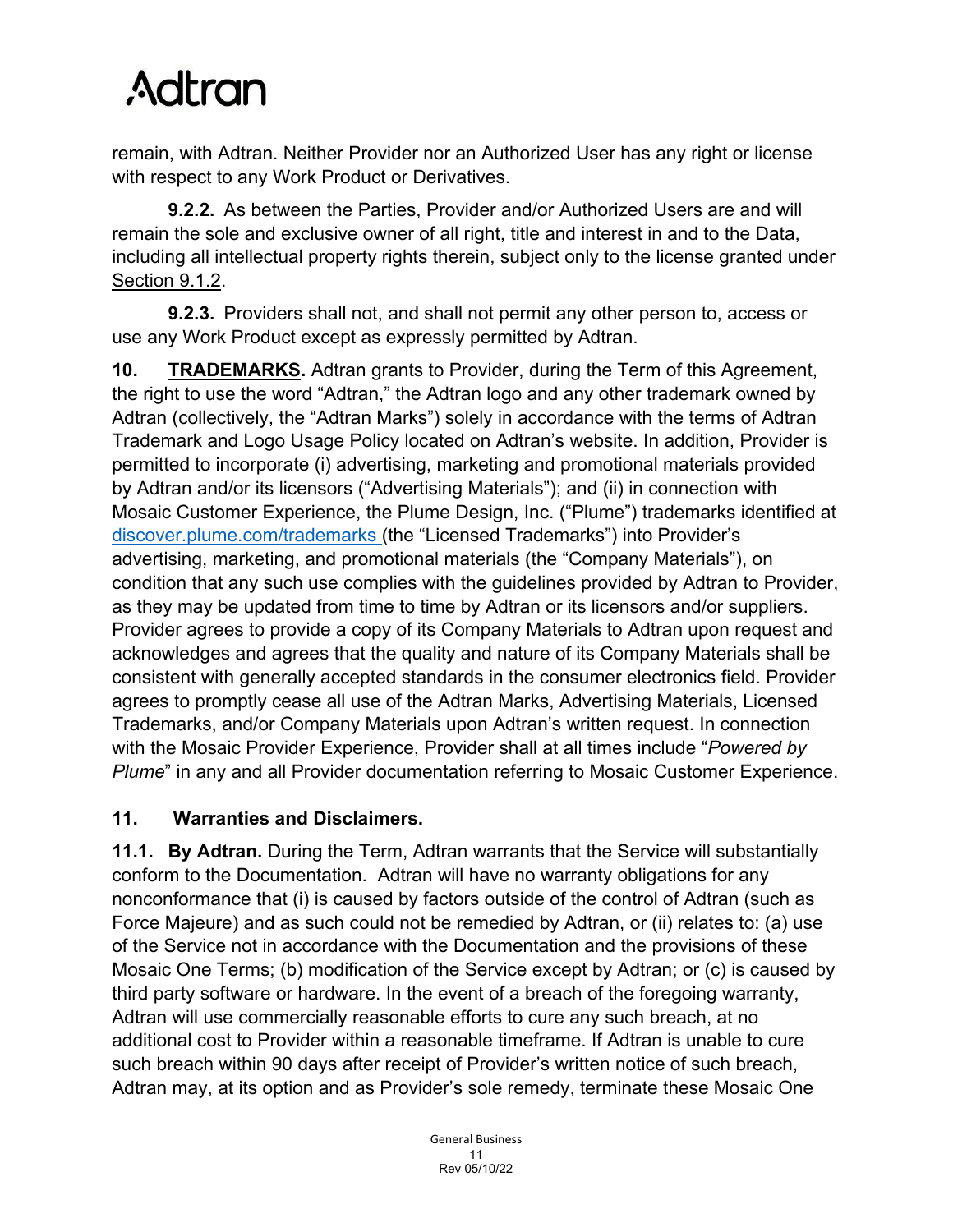Terms by serving written notice in accordance with Section 15.6. Upon such termination, Adtran will provide a pro-rated refund of any prepaid fees from the remainder of the then-current Term. This Section 11.1 will be Provider's exclusive remedy for breach of this warranty.

While Adtran will use commercially reasonable efforts to complete work under a given Order in accordance with the estimated schedules and fees, Provider acknowledges that timing and cost requirements may be subject to factors beyond Adtran's control (including Provider's fulfillment of its obligations hereunder in a timely manner). Accordingly, Adtran will not be liable for any resulting delays or overruns or bear liability in connection therewith, regardless of cause. Provider acknowledges that products or services made available to Provider on an evaluation only or "early release" basis are provided "as is" and without warranty, support or indemnification terms.

**11.2. By Provider.** Provider warrants to Adtran that Provider will provide all required consumer notices and disclosures and, where required, secure consents, each in compliance with applicable laws and these Mosaic One Terms prior to using or giving access to Authorized Users to the Service.

**11.3. Disclaimer of Warranties.** EXCEPT AS EXPRESSLY REPRESENTED OR WARRANTED IN THESE MOSAIC ONE TERMS, TO THE MAXIMUM EXTENT PERMITTED BY APPLICABLE LAW, ADTRAN PROPERTY, THIRD-PARTY COMPONENTS, SERVICES AND ANY OTHER MATERIALS, DATA OR INFORMATION PROVIDED BY ADTRAN ARE PROVIDED "AS IS," AND ADTRAN (AND ITS LICENSORS AND SUPPLIERS) DISCLAIM ANY AND ALL OTHER PROMISES, REPRESENTATIONS AND WARRANTIES, WHETHER EXPRESS OR IMPLIED, INCLUDING, BUT NOT LIMITED TO, ANY IMPLIED WARRANTIES OF MERCHANTABILITY, FITNESS FOR A PARTICULAR PURPOSE, NON-INFRINGEMENT, QUIET ENJOYMENT, SYSTEM INTEGRATION AND/OR DATA ACCURACY. ADTRAN, ON BEHALF OF ITSELF AND ITS LICENSORS AND SUPPLIERS, DOES NOT WARRANT THAT THE ADTRAN PROPERTY, THIRD-PARTY COMPONENTS OR ANY SERVICES PROVIDED BY ADTRAN WILL MEET PROVIDER'S OR ANY AUTHORIZED USER'S REQUIREMENTS OR THAT THE OPERATION OR USE OF THE FOREGOING WILL BE UNINTERRUPTED OR ERROR-FREE, OR THAT ALL ERRORS WILL BE CORRECTED. PROVIDER ACKNOWLEDGES AND AGREES THAT THE DISCLAIMERS, LIMITATIONS AND EXCLUSIONS OF LIABILITY SET FORTH IN THIS AGREEMENT FORM AN ESSENTIAL BASIS OF THE BARGAIN BETWEEN THE PARTIES, AND THAT, ABSENT SUCH DISCLAIMERS, LIMITATIONS AND EXCLUSIONS, THE TERMS OF THIS AGREEMENT, INCLUDING, WITHOUT LIMITATION, THE ECONOMIC TERMS, WOULD BE SUBSTANTIALLY DIFFERENT.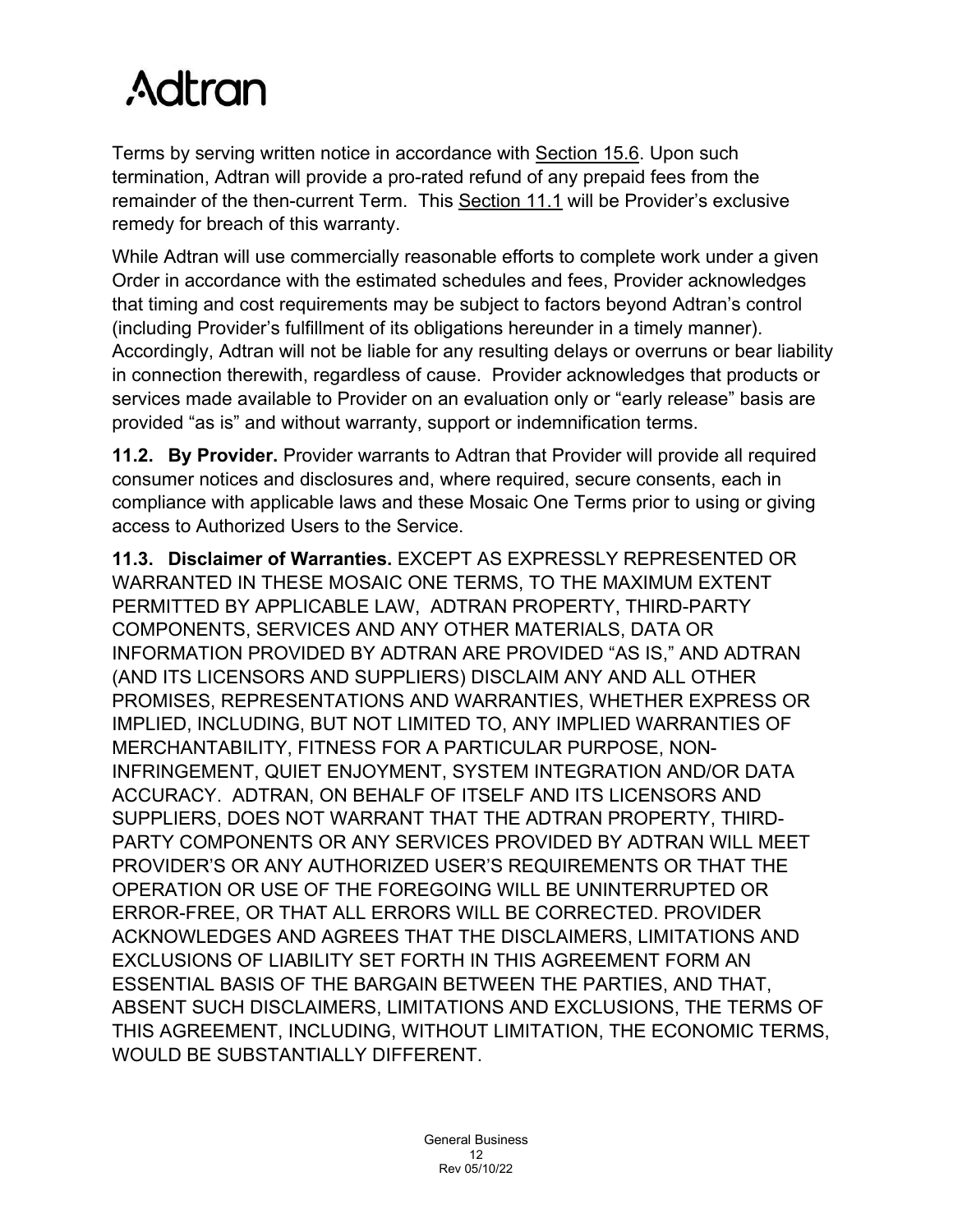PROVIDER ASSUMES THE ENTIRE LIABILITY FOR THE SELECTION AND USE OF THE SERVICES, AND ADTRAN SHALL HAVE NO LIABILITY FOR ANY ERRORS, MALFUNCTIONS, DEFECTS OR LOSS OF DATA RESULTING FROM OR RELATING TO PROVIDER'S OR ANY AUTHORIZED USER'S USE OF THE SERVICE, EVEN IF THE SERVICE IMPACTS OTHER SYSTEMS OR PROVIDER OR AUTHORIZED USER OTHERWISE LOSES FUNCTIONALITY.

**12. Limitation of Liability**. IN NO EVENT SHALL EITHER PARTY BE LIABLE FOR ANY SPECIAL, INCIDENTAL, EXEMPLARY OR CONSEQUENTIAL DAMAGES OF ANY KIND (INCLUDING, BUT NOT LIMITED TO, DAMAGES OR COSTS INCURRED AS A RESULT OF LOSS OF TIME, LOSS OF DATA, LOSS OF PROFITS OR REVENUE, OR LOSS OF USE OF THE SERVICE) REGARDLESS OF THE FORM OF ACTION, WHETHER IN CONTRACT, TORT, NEGLIGENCE, STRICT PRODUCT LIABILITY, OR OTHERWISE, EVEN IF EITHER PARTY HAS BEEN INFORMED OF THE POSSIBILITY OF ANY SUCH DAMAGES IN ADVANCE. ADTRAN'S MAXIMUM AGGREGATE LIABILITY TO PROVIDER, AUTHORIZED USERS, AND/OR ANY THIRD PARTY FOR DAMAGES ARISING FROM OR RELATED TO THIS AGREEMENT OR ANY ADTRAN PROPERTY, ANY THIRD-PARTY COMPONENTS OR SERVICES, WHETHER FOR BREACH OF CONTRACT OR WARRANTY, STRICT LIABILITY, NEGLIGENCE OR OTHERWISE, SHALL NOT EXCEED THE FEES PAID TO ADTRAN DURING THE PRECEDING TWELVE MONTHS FOR THE SERVICE OR SERVICES UNDER THE ORDER GIVING RISE TO SUCH LIABILITY.

# **13.Indemnification.**

**13.1. By Adtran.** Adtran agrees, at its expense, to (a) defend or settle any third party claims, actions or demands brought against Provider, where the third party alleges (i) that the Services, used within the scope of these Mosaic One Terms, infringe a U.S. copyright or any U.S. patent issued as of an Order Date; and/or (ii) breach or nonfulfillment of Adtran's obligations under any DPA entered into by Adtran in relation to the Services; and (b) pay damages, if any, finally awarded by a court of competent jurisdiction against Provider or agreed upon in settlement by Adtran (including reasonable attorneys' fees in connection with enforcing this Section 13.1). Adtran is not responsible under this Section for any infringement arising out of or related to: (i) Third-Party Components or the Cloud Provider, when taken on a stand-alone basis; (ii) any hardware that is sold as part of the Service, when taken on a stand-alone basis; (iii) modification of the Service by anyone other than Adtran, where the Service would not infringe except for that modification; (iv) any infringement arising out of any combination of the Service with other software, hardware, processes or materials where the Service would not infringe except for such combination; or (v) any data provided by Provider to Adtran for processing by the Service. In the event the Service is held or believed by Adtran to infringe (and provided one of the exclusions do not apply), Adtran may, at its

> General Business 13 Rev 05/10/22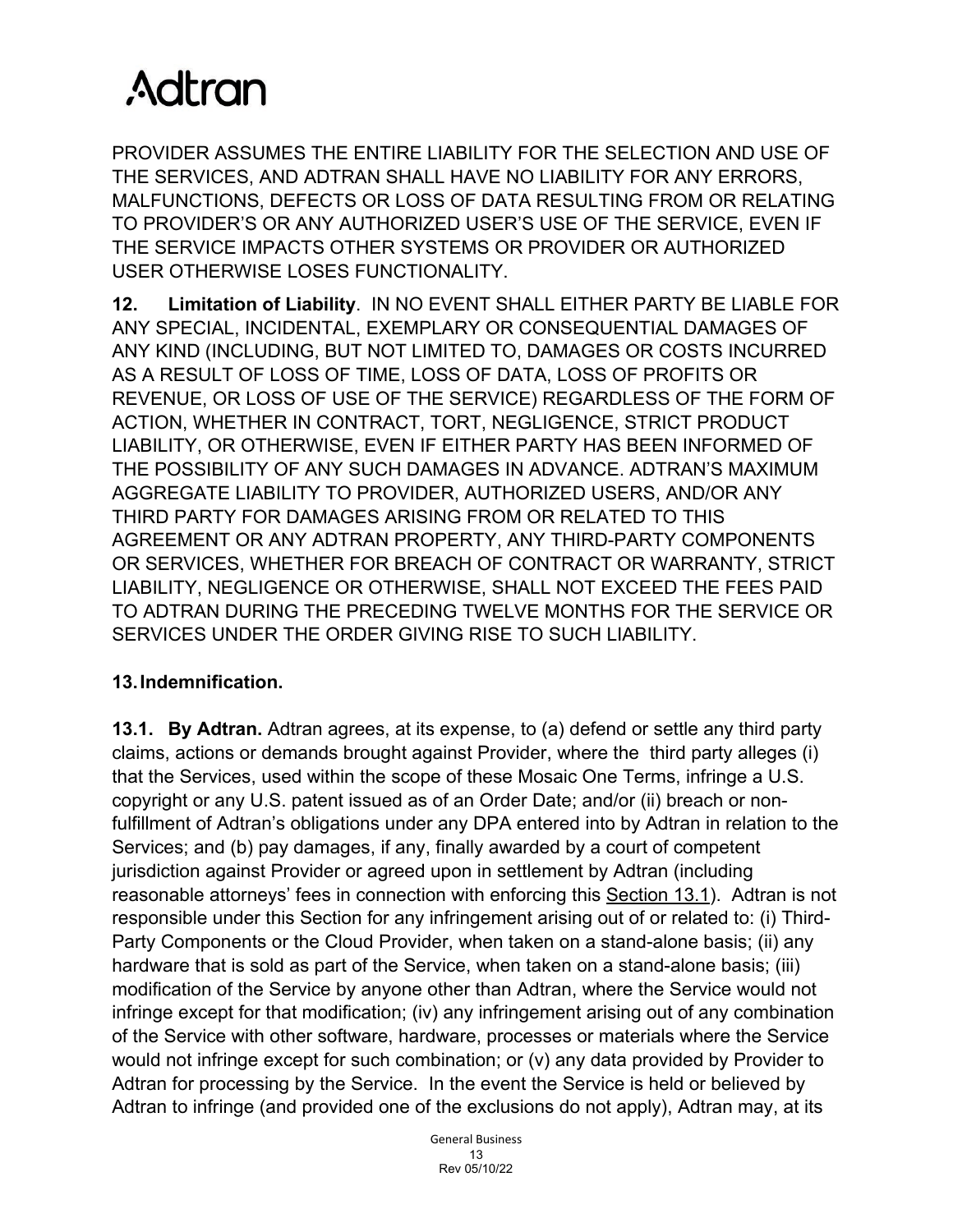sole option and expense, elect to: (A) modify the Service so that it is non-infringing; (B) replace the Service (or the infringing features) with non-infringing services or features which are functionally equivalent or superior in performance; (C) obtain a license for Provider to continue to use the Service as provided hereunder; or (D) terminate the right of access for the infringing Service (or components) and refund any pre-paid and unused Fees. THE RIGHTS GRANTED TO PROVIDER UNDER THIS SECTION 13 (INDEMNIFICATION) SHALL BE PROVIDER'S SOLE AND EXCLUSIVE REMEDY FOR ANY CLAIM OF INFRINGEMENT OR MISAPPROPRIATION RELATED TO THE SERVICE.

**13.2. By Provider.** Provider agrees to indemnify and hold Adtran and its licensors and suppliers, and its and their directors, officers, employees, and agents ("Adtran Parties") harmless from and against any and all damages, costs, liabilities, expenses and settlement amounts incurred in connection with any suit, claim, or action by any third party or regulatory proceeding arising out of (a) Provider's or any Authorized User's misuse of Adtran Property, including without limitation modifications by Provider and/or any Authorized User to the Services not authorized by the Adtran Parties; (b) Provider's breach of its obligations under Section 8.4 (Customer Data); (c) breach of non-fulfillment of Provider's obligations under any DPA entered into in relation to the Services; (d) Provider's or any Authorized User's failure to implement a work-around, release, update or other modification to or for the Services or Enabled Hardware as reasonably provided or directed by Adtran Parties at no additional cost to Provider and/or Authorized Users; and/or (e) Provider's failure to include any required terms in its agreements with Authorized Users.

**13.3. Procedure.** For a Party to be responsible under this Section, the Indemnified Party shall (i) promptly notify the Indemnifying Party in writing of its receipt of notice of any such claim; (ii) afford the Indemnifying Party sole control of the defense and all related settlement negotiations of such claim, provided that the Indemnifying Party shall not settle without the Indemnified Party's consent unless it releases the Indemnified Party from all liability; and (iii) provide the Indemnifying Party with reasonable assistance, information and authority necessary to perform its obligations under this Section.

# **14. Termination.**

**14.1. Upon Default.** If either Party breaches any material obligation of these Mosaic One Terms, the other Party will give written notice of such default, and, if the Party in breach has not cured the default within thirty (30) calendar days following receipt of such notice, or in the event of non-payment by Provider, within ten (10) calendar days, the non-breaching Party will have the right to terminate these Mosaic One Terms and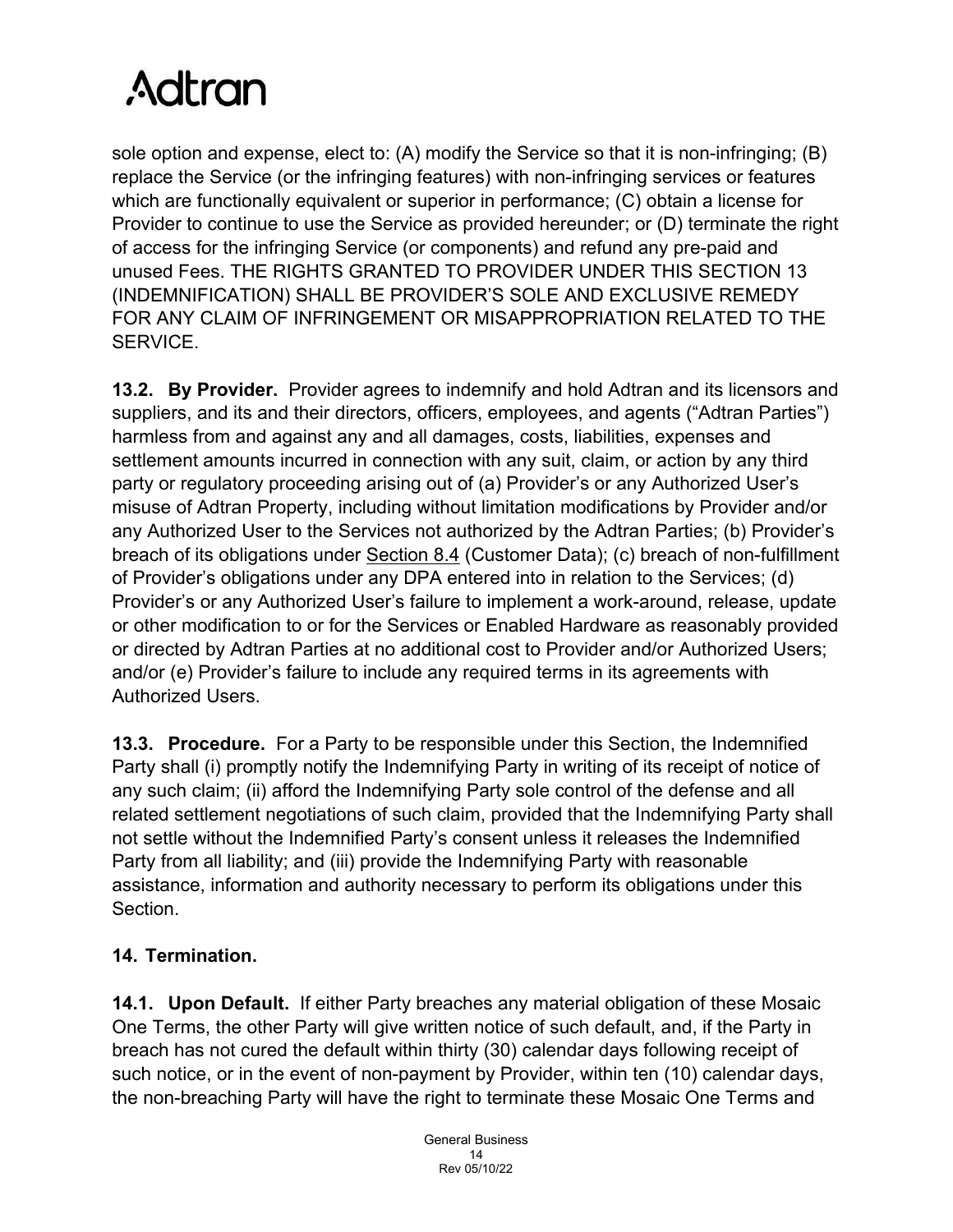any Order without liability or penalty. In addition, Adtran, at its option, may terminate these Mosaic One Terms and any Order on written notice to Provider, if Provider: (i) admits in writing its inability to pay its debts generally as they become due; (ii) makes a general assignment for the benefit of creditors; (iii) institutes proceedings to be adjudicated as voluntary bankruptcy, or consents to the filing of a petition of bankruptcy against it; (iv) is adjudicated by a court of competent jurisdiction as being bankrupt or insolvent; (v) has a decree entered against it by a court of competent jurisdiction appointing a receiver, liquidator, trustee, or assignee in bankruptcy or in insolvency covering all or substantially all of its property or providing for the liquidation of its property or business affairs; or (vi) breaches any of its obligations under Sections 8 (Confidentiality) or Section 7 (Ownership). The right to terminate these Mosaic One Terms and any Order for cause is in addition to all available remedies at law or in equity.

**14.2. Suspension.** If Provider is more than fifteen (15) calendar days late in paying any amounts after due or if Provider's or any Authorized User's use of the Service or Customer Data violates the rights of any third party or is considered unlawful or puts the entire system in danger, Adtran may suspend the Services upon email notice. Adtran will exercise reasonable commercial efforts to notify Provider in advance of the suspension so that Provider can take corrective actions, but Adtran reserves the right to act immediately if it reasonably believes it may be subjected to civil or criminal liability or regulatory action, or that its provision of the Services will be enjoined or that continued access by Provider may endanger the security of the system.

**14.3. Effect of Termination or Expiration.** Upon any expiration or termination of these Mosaic One Terms or any Order, Adtran may immediately cease providing Services. Within thirty (30) calendar days after termination, each Party will destroy all copies of Confidential and proprietary Information of the other Party, (including Documentation and all other Adtran proprietary information related to the Services) that may be in a Party's possession or under its control at the time of termination or expiration. Upon written request, each Party will certify to the other in writing that, to the best of its knowledge, all Confidential or proprietary Information has been destroyed or returned, provided that a Party may keep archival copies if required by law and a Party may retain copies of Confidential or proprietary Information that are stored on the Party's backup and disaster recovery systems until the ordinary course deletion thereof. Adtran will make Customer Data available to Provider as set forth in Section 8.4.

**14.4. Early Termination.** Unless otherwise mutually agreed in writing, upon early termination or cancellation by Provider, other in accordance with Section 14.1, Provider agrees that the entire amount of fees for the Services during the then-current Term shall become immediately due and payable by the Provider. Provider agrees to pay such fees immediately upon the receipt of an invoice therefor.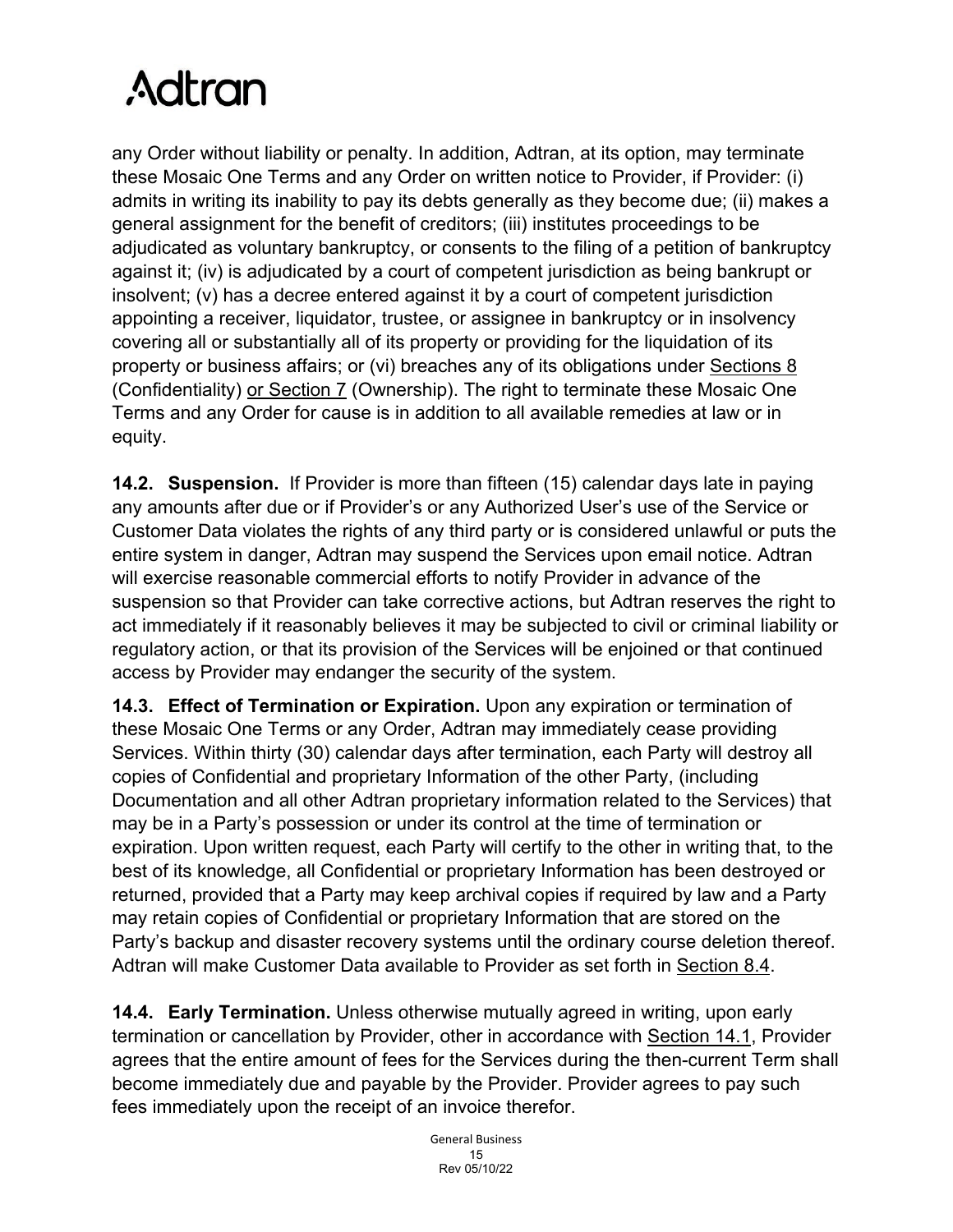**14.5. Survival.** The provisions of the following Sections will survive termination or expiration of these Mosaic One Terms: Sections 1, 4, 5.2, 5.4, 5.5, 5.7, 7, 8, 9, 10, 11.2, 11.3, 12, 13, 14.3, 14.4, 14.5 and 15.

### **15.General.**

- **15.1.Publicity.** Adtran and Provider agree that Adtran shall have the right to publicize, including for joint marketing purposes, the fact that Provider is a user of a Service and to list Provider's name on Adtran's standard customer lists.
- **15.2.Export Compliance.** The Services are subject to all applicable export control laws and regulations, including without limitation, those of the United States Government and any applicable foreign jurisdiction. Provider agrees that it will not directly or indirectly export, re-export, divert, release, transfer or disclose the Adtran Property, or any derivative thereof, to any prohibited or restricted destination, end-use or end-users or to anyone who requires a United States export license, except in accordance with all relevant export control laws and regulations which may require Provider to obtain necessary licenses, approvals or permissions from the appropriate U.S. governmental and all required foreign authorities prior to undertaking such activities. The terms of this Section 15.2 shall survive the termination of any Order.
- **15.3.United States Government End Users.** The Service and the Adtran Property are "commercial items," as that term is defined at 48 C.F.R. 2.101 (Oct. 1995), consisting of "commercial computer software" and "commercial computer software documentation," as such terms are used in 48 C.F.R. 12.212 (Sept. 1995). Consistent with 48 C.F.R. 12.212 and 48 C.F.R. 227.7202-1 through 227.7202-4 (June 1995), all U.S. Government end users acquire only those rights in the Service that are provided by these Mosaic One Terms. For purpose of any public disclosure provision under any federal, state, or local law, the Service contains trade secrets and is a proprietary commercial product not subject to disclosure.
- **15.4.Governing Law; Jurisdiction.** These Mosaic One Terms will be governed by and construed in accordance with the laws of the State of Alabama, USA, without regard to its conflict of law provisions. With respect to any legal disputes between Provider and Adtran arising out of or related to these Mosaic One Terms, Provider and Adtran irrevocably consent to the exclusive personal jurisdiction of the federal and the state courts situated in Madison County, Alabama, USA. The Parties disclaim the United Nations Convention on Contracts for the International Sale of Goods. The Parties waive and disclaim the provisions of the Uniform Computer Information Transactions Act, the Uniform Commercial Code and any other law the provisions of which are implied into this agreement. In the event of any dispute arising out of or related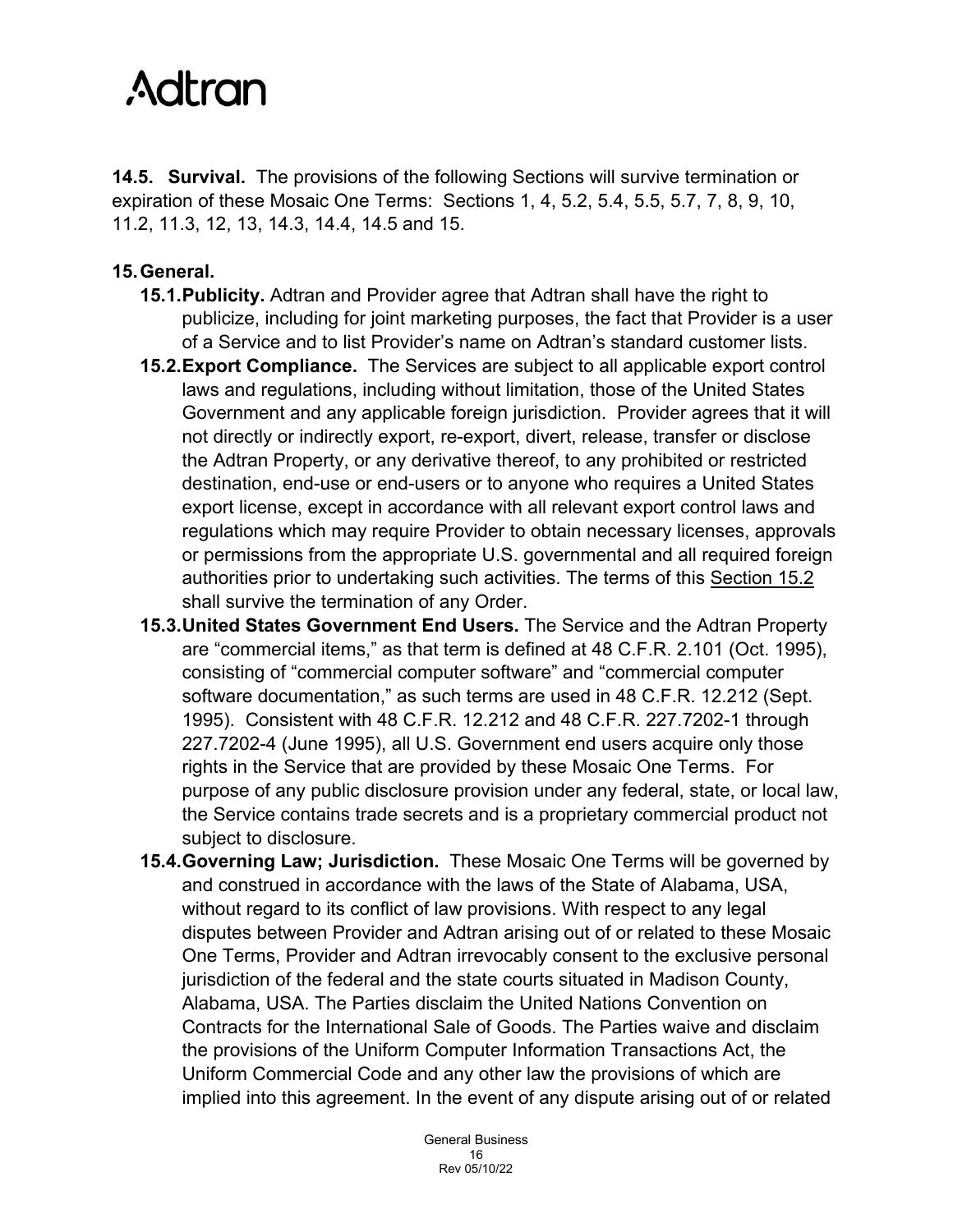to these Mosaic One Terms, the prevailing Party shall be entitled to recover its reasonable attorneys' fees and costs.

- **15.5.Injunctive Relief.** Notwithstanding any other provision of these Mosaic One Terms, any violation by either Party of the other Party's intellectual property or proprietary rights (including those on Confidential Information) will cause irreparable damage for which recovery of money damages would be inadequate, and the aggrieved Party will therefore be entitled to seek timely injunctive relief to protect such Party's rights, in addition to any and all remedies available at law, without the need to post bond.
- **15.6.Notice.** Any notice required or permitted to be given by either Party under these Mosaic One Terms will be in writing, in English, and delivered or sent by a reputable express mail service or by first class mail (certified or registered) to the other Party at the address provided in an Order, or upon agreement by the Parties, by email with confirmation receipt to the address(es) designated by such Party. A Party may change its address at any time on notice. Notices will be effective upon receipt.
- **15.7. Force Majeure.** Except for the payment of money, neither Party shall be liable for any failure or delay in performance under these Mosaic One Terms which might be due to shortages, insurrection, fires, flood, storm, other weather conditions, explosion, acts of God, war, government action, inability to obtain delivery of parts, supplies or labor, labor conditions (including strikes, lockouts or other industrial disturbances), pandemics, epidemics, earthquakes, riots or acts of terrorism, or any other cause which is beyond the reasonable control of such Party.
- **15.8.Contractors.** Provider acknowledges that certain services provided hereunder may be enabled or provided by or through certain third parties. Adtran may, in its sole discretion, use contractors to perform any of its obligations hereunder. Each Party will be responsible for the acts of its contractors as if performed by that Party.
- **15.9.Assignment.** These Mosaic One Terms and the rights and obligations hereunder may not be assigned, in whole or in part, by either Party without the other Party's written consent, not to be unreasonably withheld. However, either Party may assign these Mosaic One Terms without consent to any wholly owned subsidiary, affiliate or successor to all or substantially all of its business which concerns these Mosaic One Terms (whether by sale of assets or equity, merger, consolidation or otherwise), provided the assignee has agreed to be bound by all of the Mosaic One Terms. Each Party shall provide prior written notice of any such assignment. Provider shall not assign these Mosaic One Terms to any competitor of Adtran. These Terms shall be binding upon, and inure to the benefit of, the successors, representatives and permitted assigns of the Parties hereto.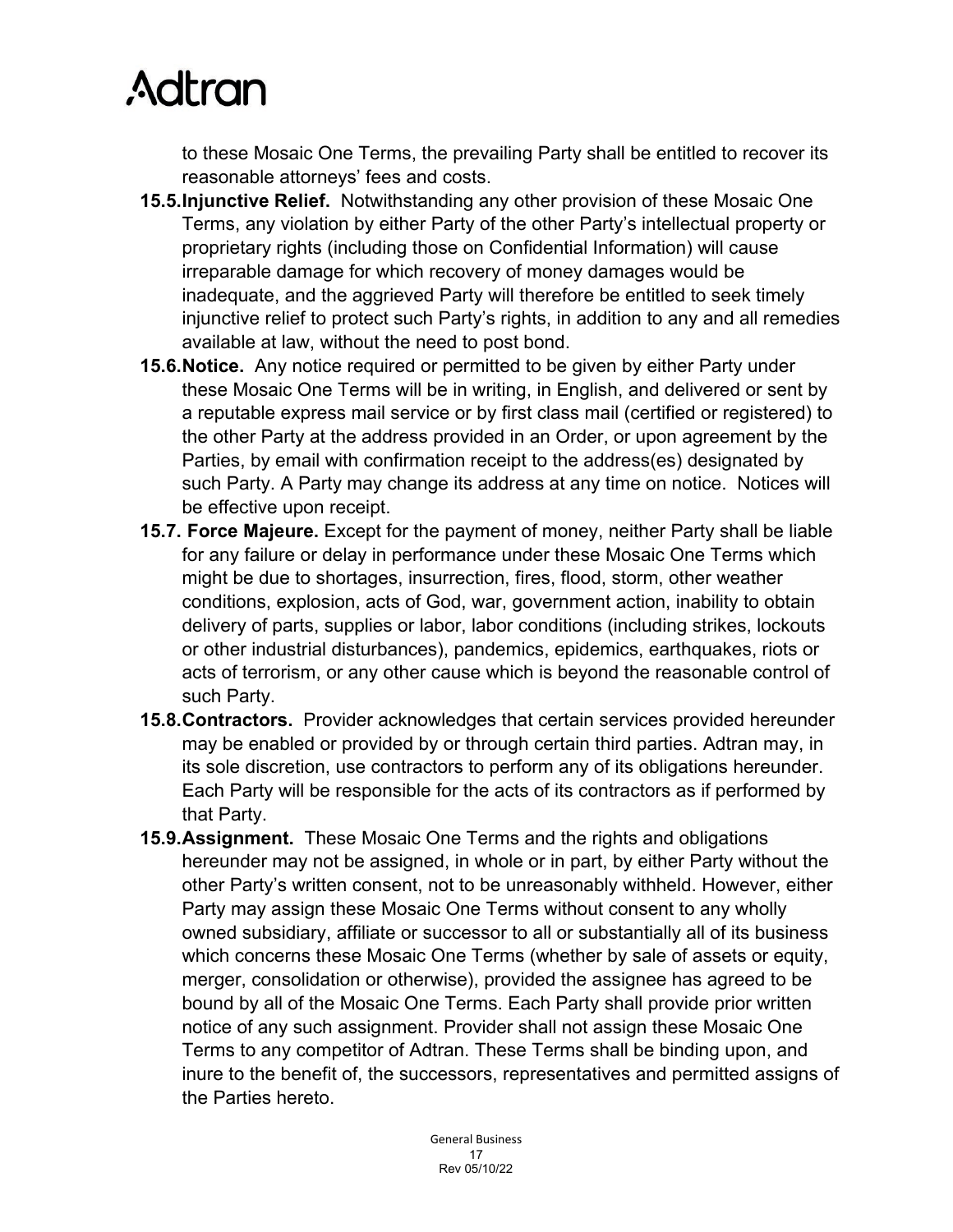**15.10. Entire Agreement.** These Mosaic One Terms are the complete agreement between the Parties with respect to the subject matter hereof and supersede any and all prior agreements and understandings. These Mosaic One Terms, and any Orders may be amended only in a writing that refers to these Mosaic Order Terms or Order (as applicable) and is signed by both Parties. Except for Orders, no different, additional, pre-printed or adhesion terms of any purchase order, confirmation, click-through or similar form issued by Provider are binding on the Parties unless expressly added as an amendment to these Mosaic One Terms and signed by both Parties. The Parties are independent contractors. Except as expressly agreed by the Parties, neither Party will be deemed to be an employee, agent, partner or legal representative of the other for any purpose and neither will have any right, power or authority to create any obligation or responsibility on behalf of the other. The failure of either Party to exercise any right granted herein or to require any performance of any term of these Mosaic One Terms or the waiver by either Party of any breach of these Mosaic One Terms will not be deemed a waiver of any subsequent breach of, the same or any other term of these Mosaic One Terms. If any of the provisions or portions of these Mosaic One Terms are determined to be invalid or unenforceable, such invalid provisions or invalid portions will be severed from these Mosaic One Terms, and all other provisions hereof will remain in full force and effect.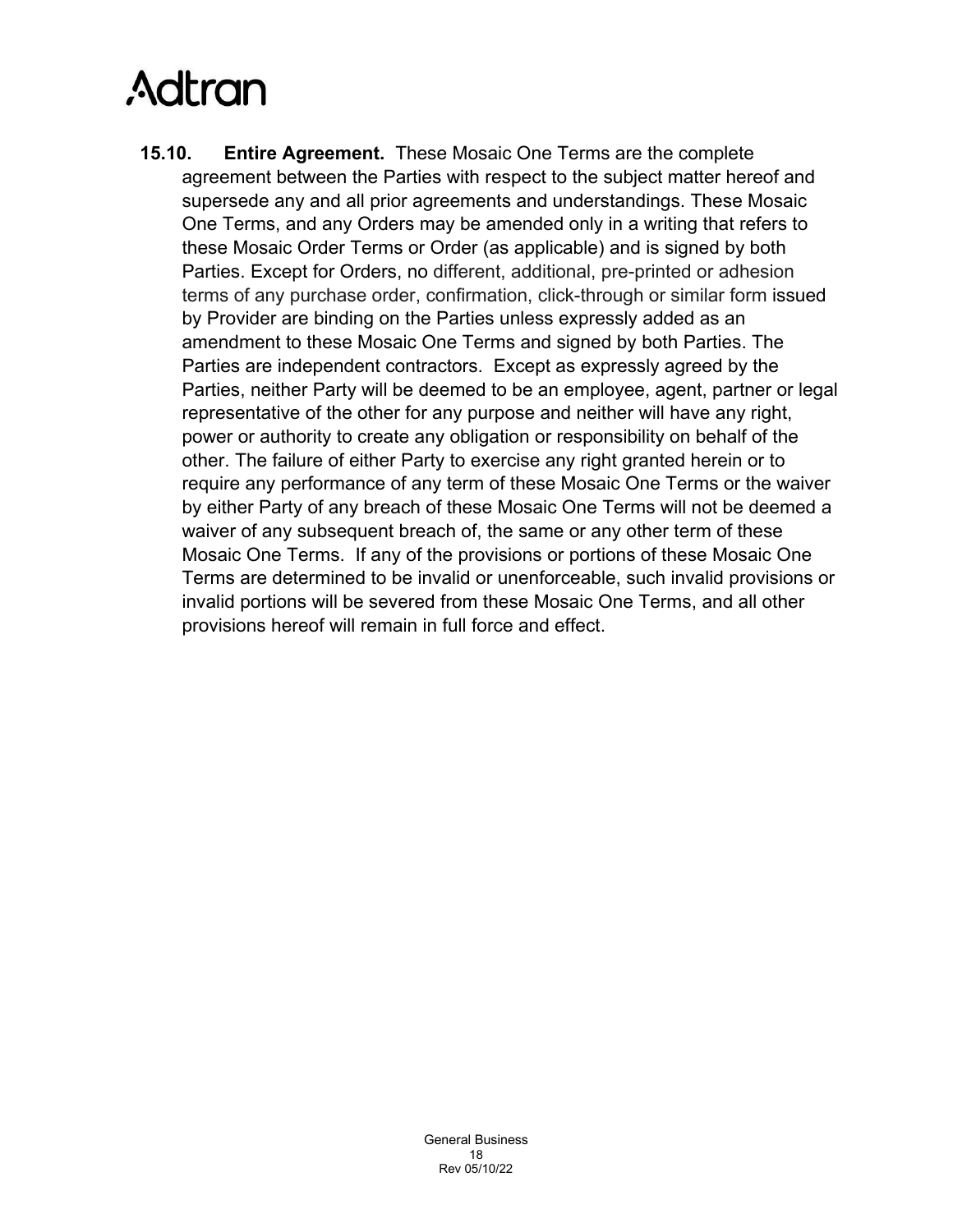

# **Exhibit A**

### **PROVIDER DATA PROCESSING ADDENDUM**

This Data Processing Addendum ("**DPA**"), dated effective as of the Order Date is by and between **Adtran, Inc**. ("**Adtran**") and the Provider executing the order ("**Provider**").

#### 1. **Definitions.**

- a. In this DPA:
	- i. "**Controller**", "**Data Subject**", "**Personal Data**", "**Personal Data Breach**", "**Processing**", "**Processor**", and "**Supervisory Authority**" have the meaning given to them in the GDPR;
	- ii. "**Data Protection Law**" means all applicable laws and regulations relating to the processing, protection, or privacy of the Personal Data, including where applicable, the guidance and codes of practice issued by regulatory bodies in any relevant jurisdiction. This includes, but is not limited to, General Data Protection Regulation (EU) 2016/679 ("**GDPR**"), and e-Privacy Directive 2002/58/EC (as amended by Directive 2009/136/EC), and their national implementations in the European Economic Area ("**EEA**"), Switzerland and the United Kingdom, each as applicable, and as may be amended or replaced from time to time;
	- iii. "**Data Subject Rights**" means Data Subjects' rights to information, access, rectification, erasure, restriction, portability, objection, and not to be subject to automated individual decision-making in accordance with Data Protection Law;
	- iv. "**International Data Transfer**" means any transfer of Provider Personal Data from the EEA, Switzerland or the United Kingdom to an international organization or to a country outside of the EEA, Switzerland and the United Kingdom;
	- v. "**Provider Personal Data**" means any Personal Data, the Processing of which is subject to Data Protection Law, for which Provider or Provider's customer is the Controller, and which is Processed by Adtran to provide the Services;
	- vi. "**Subprocessor**" means a Processor engaged by Adtran to Process Provider Personal Data; and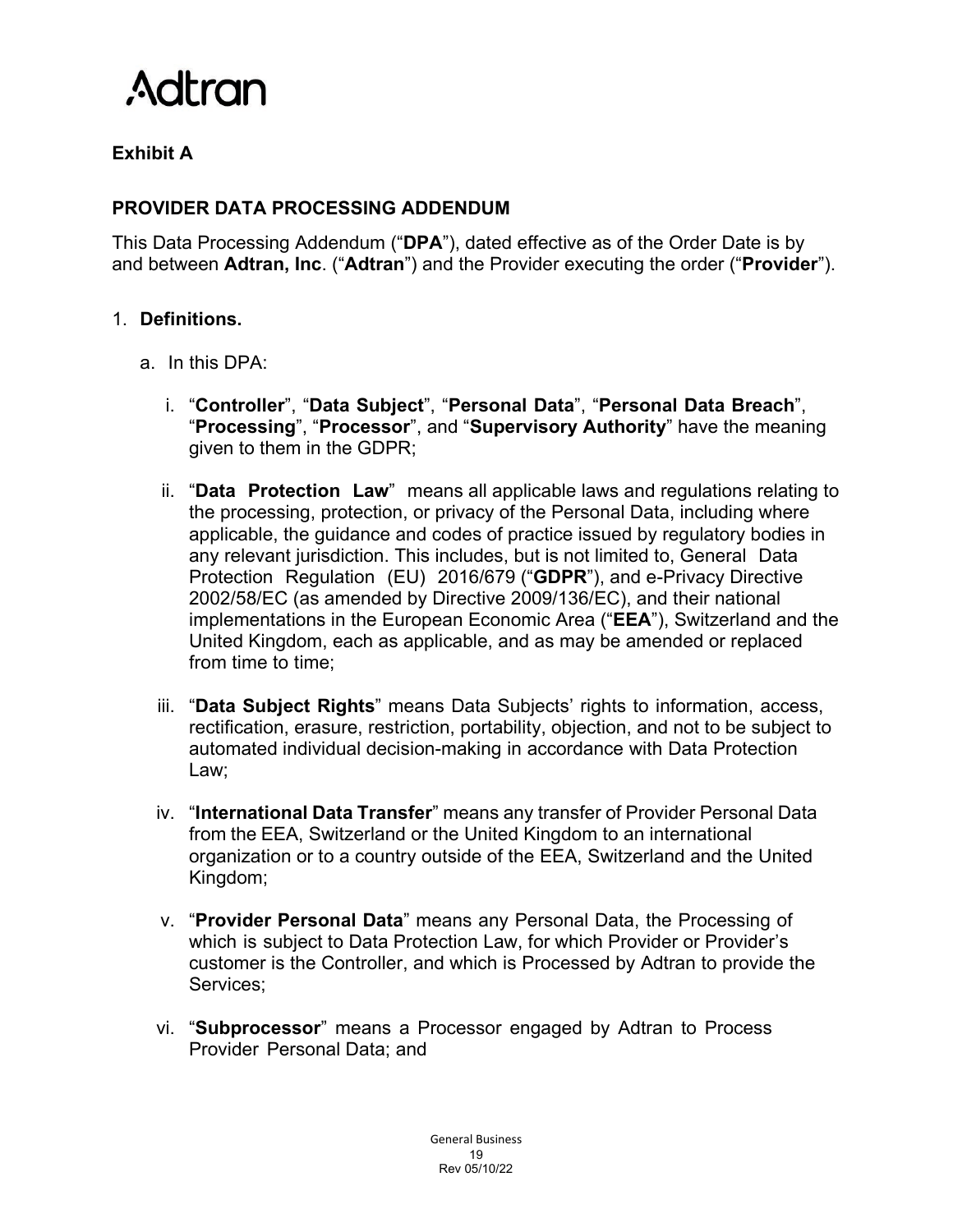

- vii. "**Standard Contractual Clauses**" means the European Commission's standard contractual clauses for the transfer of personal data from the European Union to third countries (Module Two), as set out in the Annex to Commission Decision (EU) 2021/914.
- b. Capitalized terms used but not defined herein have the meaning given to them in the Agreement.

#### 2. **Scope and applicability.**

- a. This DPA applies to Processing of Provider Personal Data by Adtran to provide the Services.
- b. The subject matter, nature and purpose of the Processing, the types of Provider Personal Data and categories of Data Subjects are set out in the Agreement and in **Appendix 1**.
- c. Provider is a Controller and appoints Adtran as a Processor on behalf of Provider. Provider is responsible for compliance with the requirements of Data Protection Law applicable to Controllers.
- d. If Provider is a Processor on behalf of other Controller(s), then Provider (i) is the single point of contact for Adtran; (ii) must obtain all necessary authorizations from such other Controller(s); (iii) undertakes to issue all instructions and exercise all rights on behalf of such other Controller(s); (iv) and is responsible for compliance with the requirements of Data Protection Law applicable to Processors.
- e. Provider acknowledges that Adtran may Process Personal Data relating to the operation, support, or use of the Services for its own business purposes, such as billing, account management, data analysis, benchmarking, technical support, product and service improvement and development, and compliance with law. Adtran is the Controller for such Processing, will Process such data in accordance with Data Protection Law; and is solely responsible for the lawfulness of such Processing.
- f. Provider shall provide Data Subjects with a link to the Adtran Privacy Policy available at www.adtran.com/privacy and notify Data Subjects that the Adtran Privacy Policy describes how their Personal Data will be Processed by Adtran for its own business purposes.

#### 3. **Instructions.**

a. Adtran will Process Provider Personal Data to provide the Services and in accordance with Provider's documented instructions.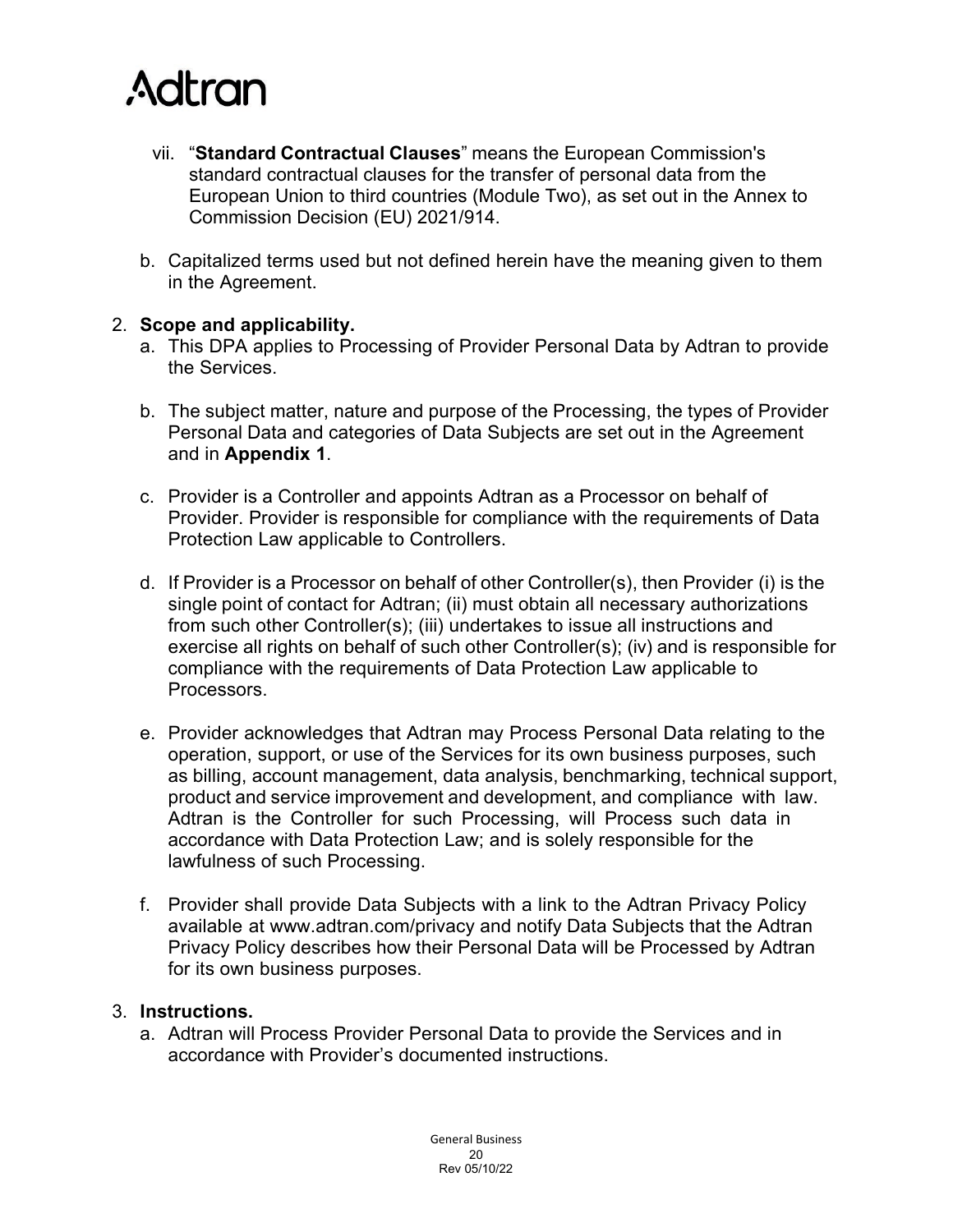

- b. The Controller's instructions are documented in this DPA, the Agreement, and any applicable statement of work.
- c. Provider may reasonably issue additional instructions as necessary to comply with Data Protection Law. Adtran may charge a reasonable fee to comply with any additional instructions.
- d. Unless prohibited by applicable law, Adtran will inform Provider if Adtran is subject to a legal obligation that requires Adtran to Process Provider Personal Data in contravention of Provider's documented instructions.
- 4. **Personnel**. Adtran will ensure that all personnel authorized to Process Provider Personal Data are subject to an obligation of confidentiality.

#### 5. **Security and Personal Data Breaches.**

- a. Taking into account the state of the art, the costs of implementation and the nature, scope, context and purposes of Processing as well as the risk of varying likelihood and severity for the rights and freedoms of natural persons, Adtran will implement appropriate technical and organizational measures to ensure a level of security appropriate to the risk, including the measures listed in **Appendix 2**.
- b. Provider acknowledges that the security measures in **Appendix 2** are appropriate in relation to the risks associated with Provider's intended Processing, and will notify Adtran prior to any intended Processing for which Adtran's security measures may not be appropriate.
- c. Adtran will notify Provider without undue delay after becoming aware of a Personal Data Breach involving Provider Personal Data. If Adtran's notification is delayed, it will be accompanied by reasons for the delay.

#### 6. **Subprocessing.**

- a. Provider hereby authorizes Adtran to engage Subprocessors. A list of Adtran's current Subprocessors is included in **Appendix 3**.
- b. Adtran will enter into a written agreement with Subprocessors which imposes the same obligations as required by Data Protection Law.
- c. Adtran will notify Provider prior to any intended change to Subprocessors. Adtran may do so (i) by notifying the Provider in writing, or (ii) by making available an Adtran-managed URL, provided that Adtran shall inform Provider of such URL. Provider may object to the addition of a Subprocessor based on reasonable grounds relating to a potential or actual violation of Data Protection Law by providing written notice detailing the grounds of such objection within thirty (30) days following Adtran's notification of the intended change. Provider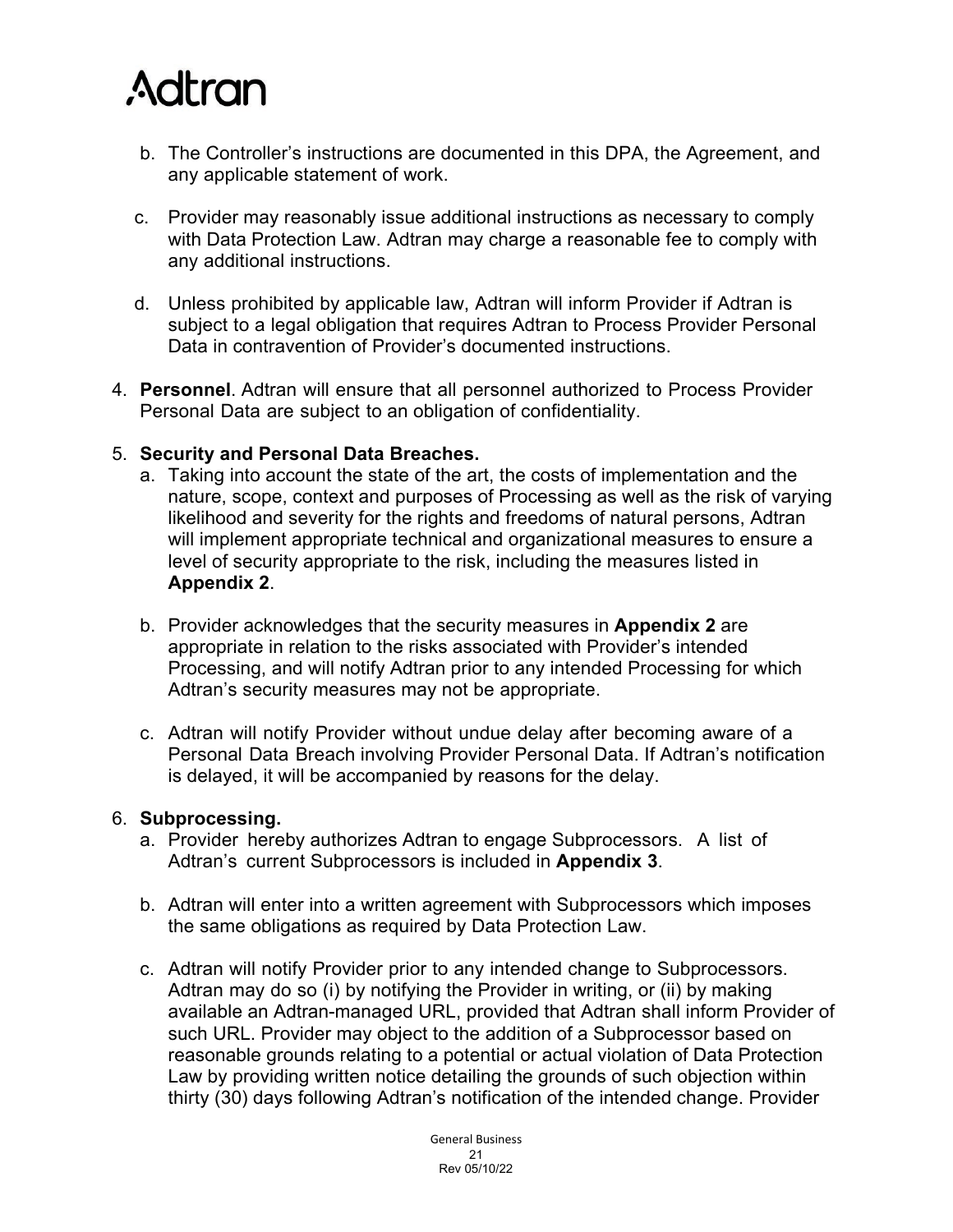

and Adtran will work together in good faith to address Provider's objection. If Adtran chooses to retain the Subprocessor, Adtran will inform Provider at least thirty (30) days before authorizing the Subprocessor to Process Provider Personal Data, and in case of a security threat, Provider may immediately discontinue using the relevant parts of the Services, and may terminate the relevant parts of the Services within thirty (30) days.

#### 7. **Assistance.**

- a. Taking into account the nature of the Processing, and the information available to Adtran, Adtran will assist Provider, including, as appropriate, by implementing technical and organizational measures, with the fulfilment of Provider's own obligations under Data Protection Law to: (i) comply with requests to exercise Data Subject Rights; (ii) conduct data protection impact assessments, and prior consultations with Supervisory Authorities; and (iii) notify a Personal Data Breach.
- b. Adtran will maintain records of Processing of Provider Personal Data in accordance with Data Protection Law.
- c. Adtran may charge a reasonable fee for assistance under this Section 7. If Adtran is at fault, Adtran and Provider shall each bear their own costs related to assistance.

#### 8. **Audit.**

- a. Adtran must make available to Provider all information necessary to demonstrate compliance with the obligations of this DPA and allow for and contribute to audits, including inspections, as mandated by a Supervisory Authority or reasonably requested by Provider and performed by an independent auditor as agreed upon by Provider and Adtran. Unless mandated by a Supervisory Authority, Provider may not request the performance of an audit, including an inspection, more than once per year and must notify Adtran fortyfive (45) days prior to any such audit or inspection.
- b. Adtran will inform Provider if Adtran believes that Provider's instruction under Section 8(a) infringes Data Protection Law. ADTGRAN may suspend the audit or inspection, or withhold requested information until Adtran has modified or confirmed the lawfulness of the instructions in writing.
- c. Provider bears all costs related to audits, including inspections.

#### 9. **International Data Transfers.**

a. Provider hereby authorizes Adtran to perform International Data Transfers on the basis of an adequacy decision by the EU Commission, on the basis of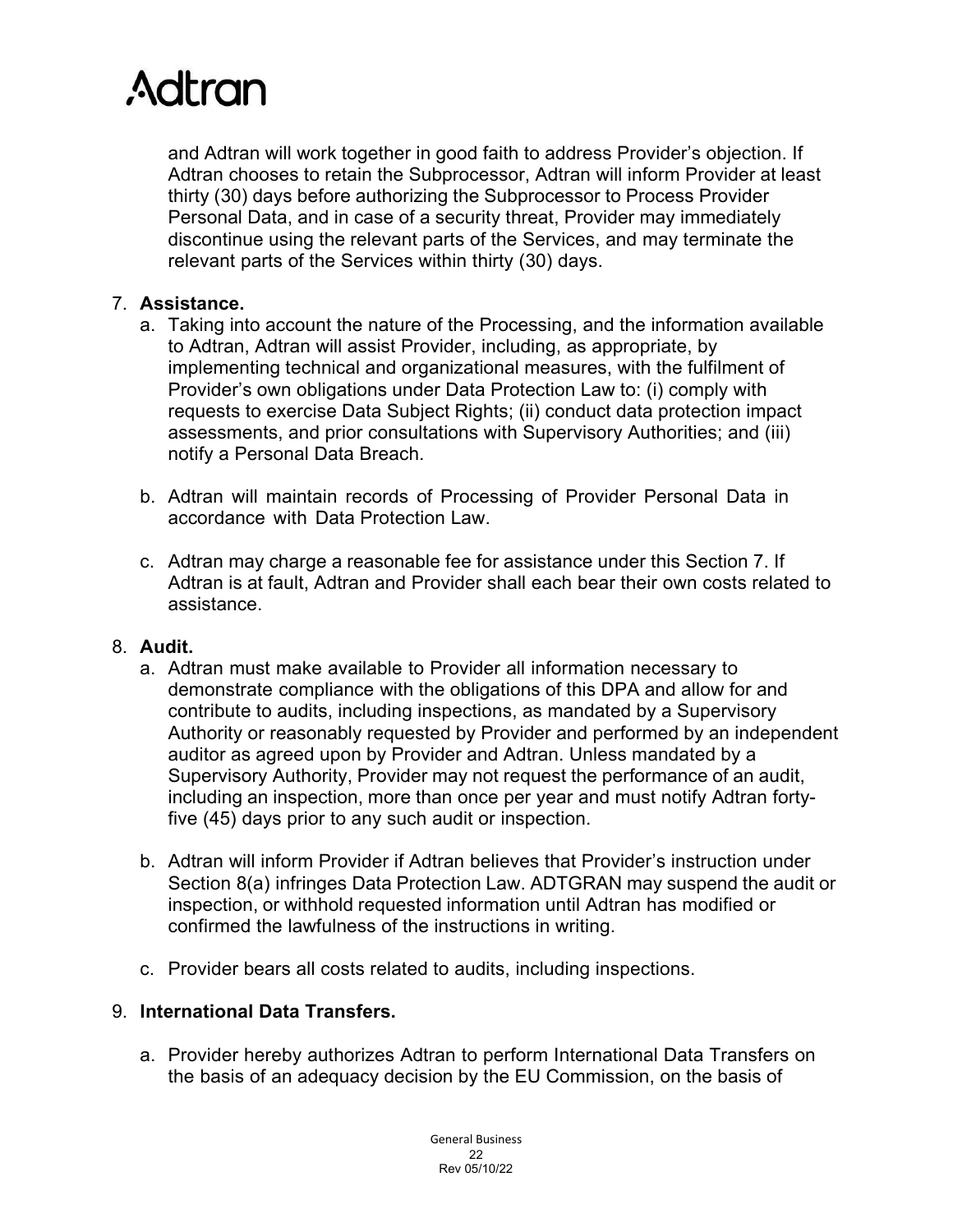Standard Contractual Clauses, or otherwise in accordance with Data Protection Law.

- b. By signing this DPA, Provider and Adtran conclude the Standard Contractual Clauses (Module Two), which are hereby incorporated into this DPA and completed as follows: the "data exporter" is Provider; the "data importer" is Adtran; the governing law in Clause 17 and Clause 18 of the Standard Contractual Clauses is the law of the country where Provider is established; Appendix 1 and 2 to the Standard Contractual Clauses are Appendix 1 and 2 to this DPA, respectively; Clause 9, Option 2 with respect to the use of subcontractors shall govern; the optional docking clause is struck; and the optional indemnification clause is struck. Where Personal Data is transferred outside of the United Kingdom based on the Standard Contractual Clauses, the following changes apply: (i) references to Data Protection Law are replaced with references to applicable UK data protection law, (ii) references to the EU or Member States are replaced with references to the United Kingdom, (iii) references to EU authorities are replaced with references to the competent UK authority, and (iv) references to the Member State governing law in Clause 17 and Clause 18 of the Standard Contractual Clauses are replaced with references to the law of England and Wales.
- c. If Adtran's compliance with Data Protection Law applicable to International Data Transfers is affected by circumstances outside of Adtran's control, including if a legal instrument for International Data Transfers is invalidated, amended, or replaced, then Provider and Adtran will work together in good faith to reasonably resolve such non-compliance.
- 10.**Notifications.** Provider will send all notifications, requests and instructions under this DPA to Adtran Legal Department at [AdtranLegal@adtran.com.](mailto:ADTRANLegal@adtran.com)
- 11.**Liability.** To the extent permitted by applicable law, where Adtran has paid damages or fines, Adtran is entitled to claim back from Provider that part of the compensation, damages or fines, corresponding to Provider's part of responsibility for the damages or fines.

### 12.**Termination and return or deletion.**

- a. This DPA is terminated upon the termination of the Agreement.
- b. Provider may request return of Provider Personal Data up to ninety (90) days after termination of the Agreement. Unless required or permitted by applicable law, Adtran will delete all remaining copies of Provider Personal Data within one hundred eighty (180) days after returning Provider Personal Data to Provider.

13. **Modification of this DPA.** This DPA may only be modified by a written amendment signed by both Adtran and Provider.

> General Business 23 Rev 05/10/22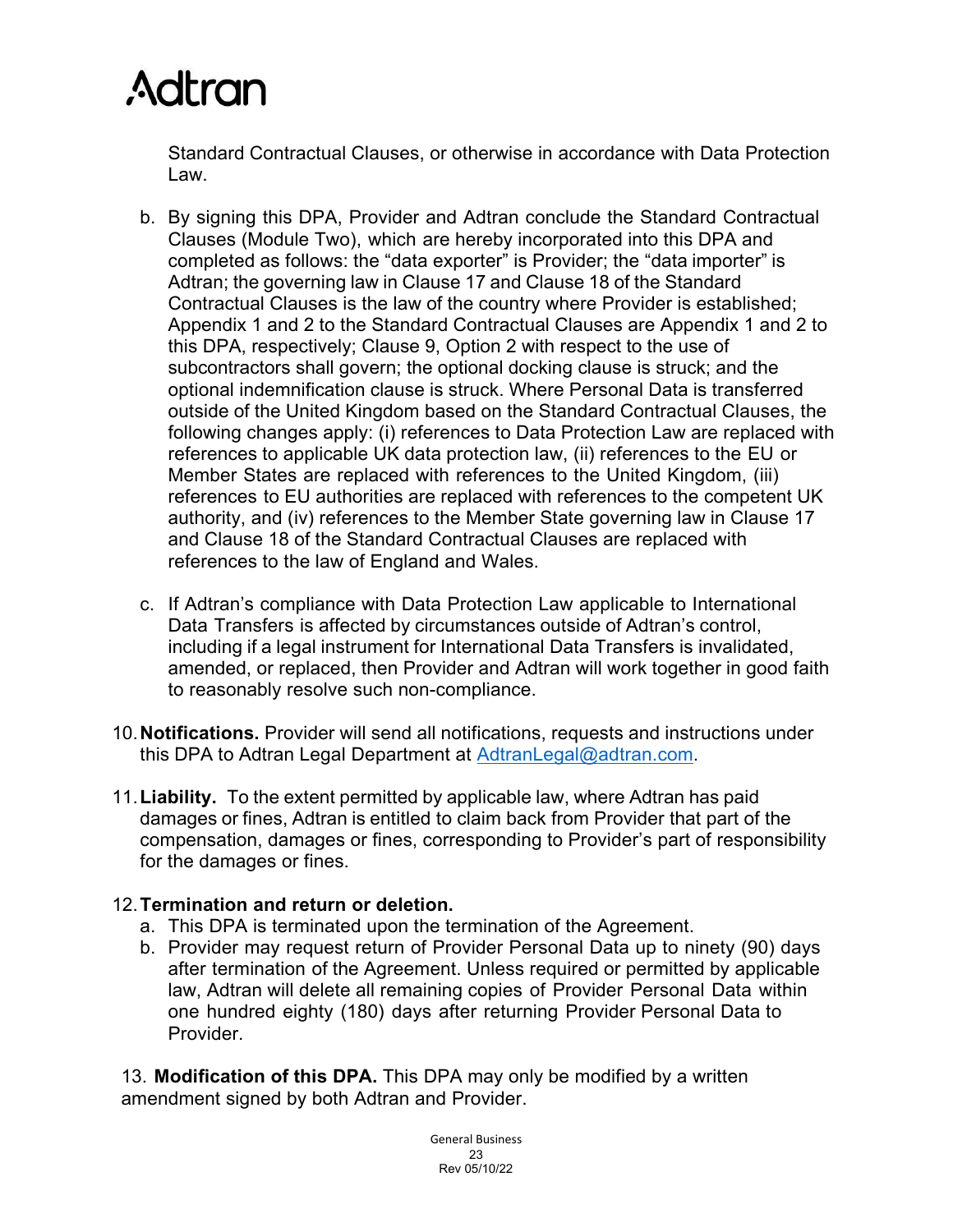

14. **Invalidity and severability.** If any provision of this DPA is found by any court or administrative body of competent jurisdiction to be invalid or unenforceable, then the invalidity or unenforceability of such provision does not affect any other provision of this DPA and all provisions not affected by such invalidity or unenforceability will remain in full force and effect.

IN WITNESS WHEREOF, the Parties have executed this Agreement as of the Effective Date.

| Adtran, Inc. ("Processor") | <b>Provider</b> |
|----------------------------|-----------------|
| ("Controller")             |                 |

**\_\_\_\_\_\_\_\_\_\_\_\_\_\_\_\_\_\_\_\_\_\_\_\_\_\_\_\_\_\_\_**

\_\_\_\_\_\_\_\_\_\_\_\_\_\_\_\_\_\_\_\_\_\_\_\_\_\_\_\_\_\_\_

\_\_\_\_\_\_\_\_\_\_\_\_\_\_\_\_\_\_\_\_\_\_\_\_\_\_\_

**\_\_\_\_\_\_\_\_\_\_\_\_\_\_\_\_\_\_\_\_\_\_\_\_\_\_\_\_\_\_\_\_\_**

 $\mathcal{L}_\text{max}$  , and the set of the set of the set of the set of the set of the set of the set of the set of the set of the set of the set of the set of the set of the set of the set of the set of the set of the set of the

By: Print name By: Print name

As its: \_\_\_\_\_\_\_\_\_\_\_\_\_\_\_\_\_\_\_\_\_\_\_\_\_\_ As its:

General Business 24 Rev 05/10/22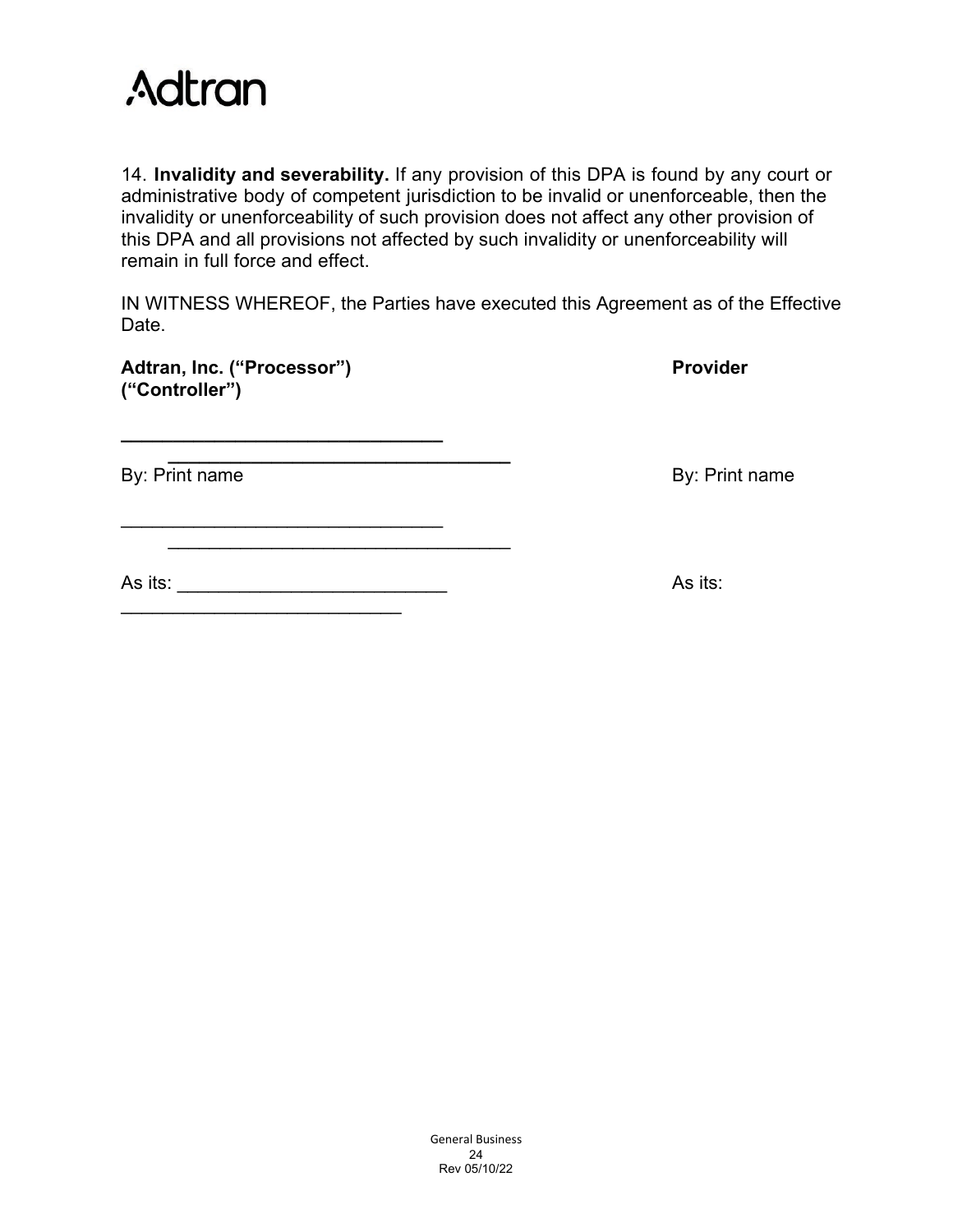### **Appendix 1 Parties; Description of the Processing**

#### A. **Data Exporter:** Provider **Data Importer:** Adtran

#### B. **Data Subjects**

The Provider Personal Data Processed concerns the following categories of Data Subjects (please specify):

| No.      | <b>Category</b>               |
|----------|-------------------------------|
| . .      | <b>End Users</b>              |
| <u>.</u> | <b>Providers</b><br>Service : |

#### **2. Categories of Provider Personal Data** (please specify the Personal Data Processed on behalf of the Controller):

| No.              | Category                                   |
|------------------|--------------------------------------------|
|                  | <b>End User IP Address</b>                 |
| $\overline{2}$ . | <b>Account Number</b>                      |
| $\overline{3}$ . | <b>DSLAM Name</b>                          |
| 4.               | Shelf/Slot/Port                            |
| $\overline{5}$ . | <b>KV Latitude</b>                         |
| $\overline{6}$ . | $\overline{KV}$ Longitude                  |
| 7.               | <b>End User Name</b>                       |
| $\overline{8}$   | <b>End User Email ID</b>                   |
| $\overline{9}$ . | End User Device ID, type, and manufacturer |
| 10.              | Service Provider User email address        |
|                  | Device serial number and MAC address       |

#### **3. Sensitive Data**, if any:

| l No. | ategorv<br>.,<br>÷. |
|-------|---------------------|
| . .   |                     |
|       |                     |

#### 4**. Processing Operations:**

| No.            | Category                                                                                                                                                                                                                                                                                                                                            |
|----------------|-----------------------------------------------------------------------------------------------------------------------------------------------------------------------------------------------------------------------------------------------------------------------------------------------------------------------------------------------------|
|                | Collection of the Data via                                                                                                                                                                                                                                                                                                                          |
|                | • service provider user entry<br>• secure API connection over HTTPS                                                                                                                                                                                                                                                                                 |
|                | • Collection of data through automatic interaction with devices under                                                                                                                                                                                                                                                                               |
|                | management                                                                                                                                                                                                                                                                                                                                          |
| AND/OR         |                                                                                                                                                                                                                                                                                                                                                     |
| 2 <sub>1</sub> | • Services include the use of Personal Data in order to identify and<br>mark in a map network problems that affect one or more End Users.<br>• Display of information on a web GUI for service provider users to<br>view Services include maintenance/remote maintenance/IT fault<br>analysis. The possibility that the Processor may get access to |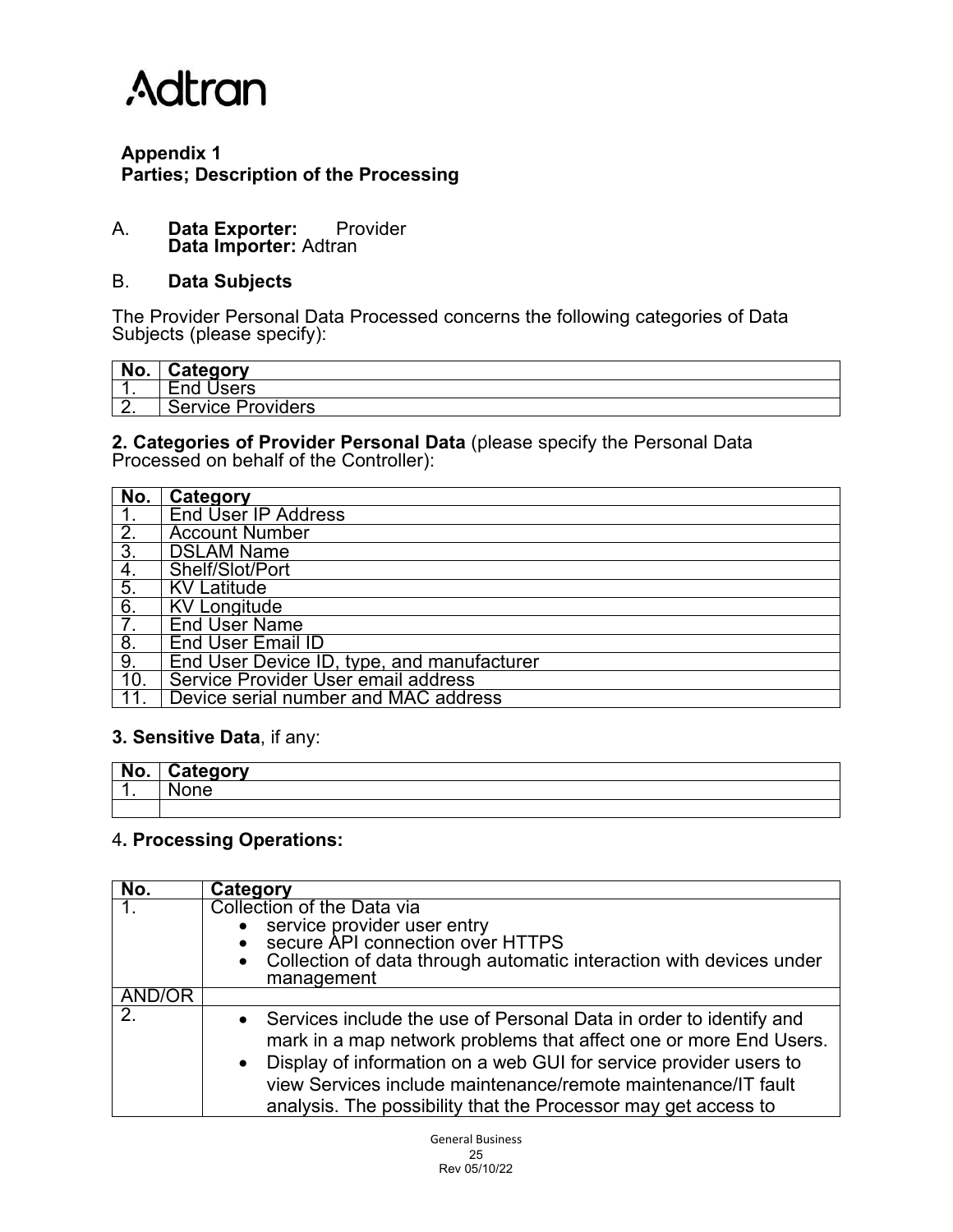

Personal Data cannot be excluded in the context of performance of these Services.

### **Appendix 2 Adtran Technical and Organizational Measures**

**1. Adtran Operating Procedure 05.09 – Information Security Program;**

### **2. Adtran's ISO27001 SOA; and**

#### **3. The following:**

#### **A. Encryption Measures**

Measures or processes in which a clearly legible text/clearly legible information is converted into an illegible, i.e. not easily interpretable, character sequence (ciphertext) with the aid of an encryption procedure (cryptosystem):

Mosaic One requires TLS v1 or above for GUI or API access. It relies on AES for encryption.

#### **B. Measures to ensure confidentiality**

#### **1. Physical entry control**

Mosaic One, as a SaaS offering, is hosted on AWS. Amazon implements and assures physical access control as part of its AWS cloud services. *See*  https://aws.amazon.com/compliance/data-center/controls/

### **2. System access control**

User access is password protected. There are two scenarios – Adtran provides directory services and a customer's existing directory service is used. Ability to set different user type – admin versus non admin. Admin users are forced to have a 24 char password. Customers using their own dir. Services are required to implement similar procedures to ensure secure user access.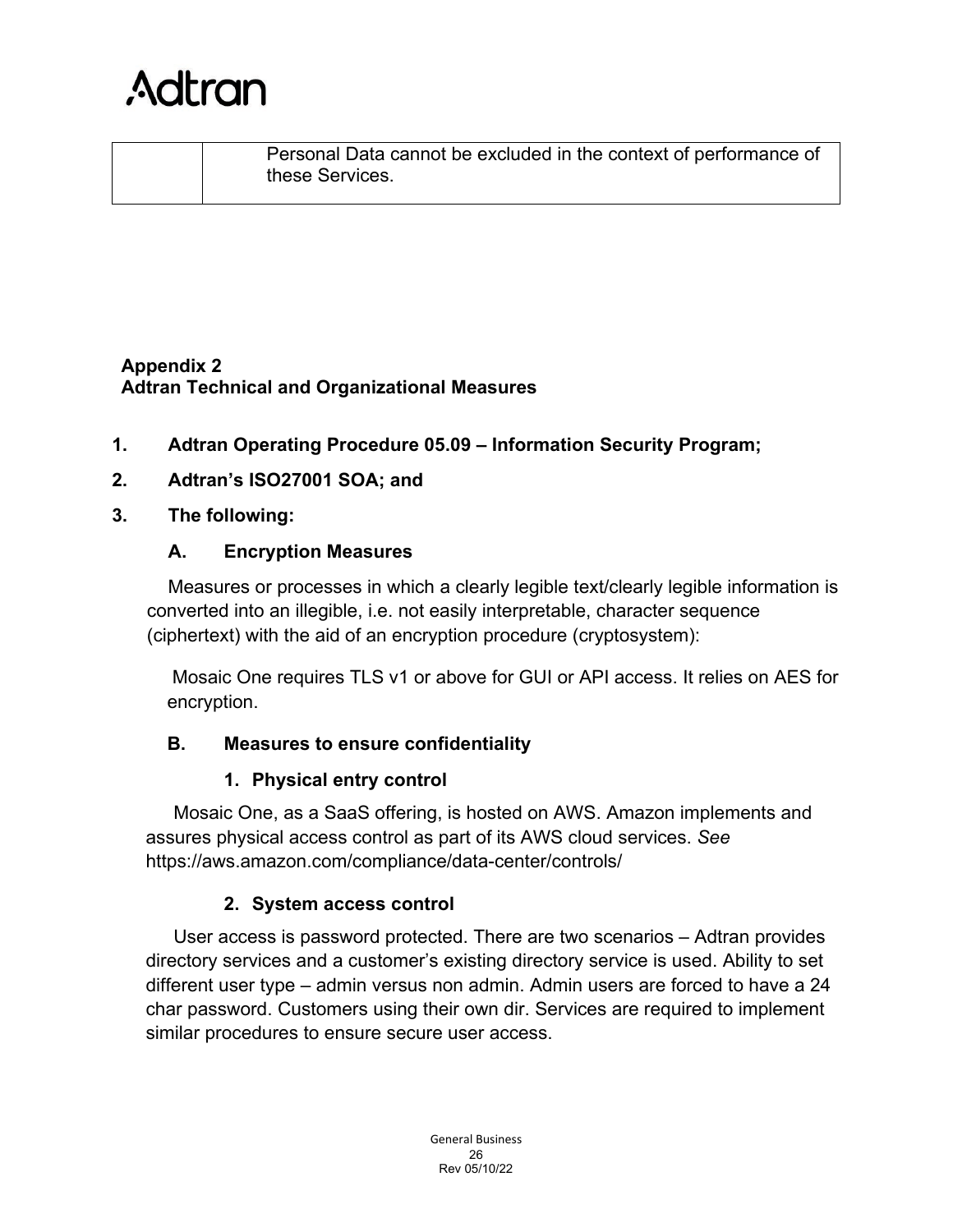

### **C. Data access control**

Logic separation of tenants. Only select Adtran personnel have access to tenants.

### **D. Separation rule**

Tenants are logically separate so one tenant cannot access information another tenant's deployment. Test, staging, and production deployments are separate. Where needed, the platform has the ability to encrypt information into storage. Note: no personally identifiable information currently stored in the system so currently no data is being encrypted while in storage.

### **E. Measures to ensure integrity**

### **1. Data integrity**

The installation or patching processes ensure appropriate backups are taken prior to any upgrade.

### **2. Communication control**

User action information is captured in artifacts like web logs which can analyzed to determine which user has initiated which action.

### **3. Transport control**

Substantially all information is read from or sent to the system by users using encrypted communication channels like TLS.

### **4. Input control**

For Device Manager, user actions are logged and stored in the backend for future access. Mosaic One doesn't persist or modify data in any system currently.

### **F. Measures to ensure availability and resilience**

### **1. Availability control**

All software instances run on AWS public cloud instances in a load balanced and redundant configuration. This ensures the data is accessible 99.99% of the time. The cloud infrastructure, hosted by AWS, ensures for proper disk mirroring, cooling, and power supply.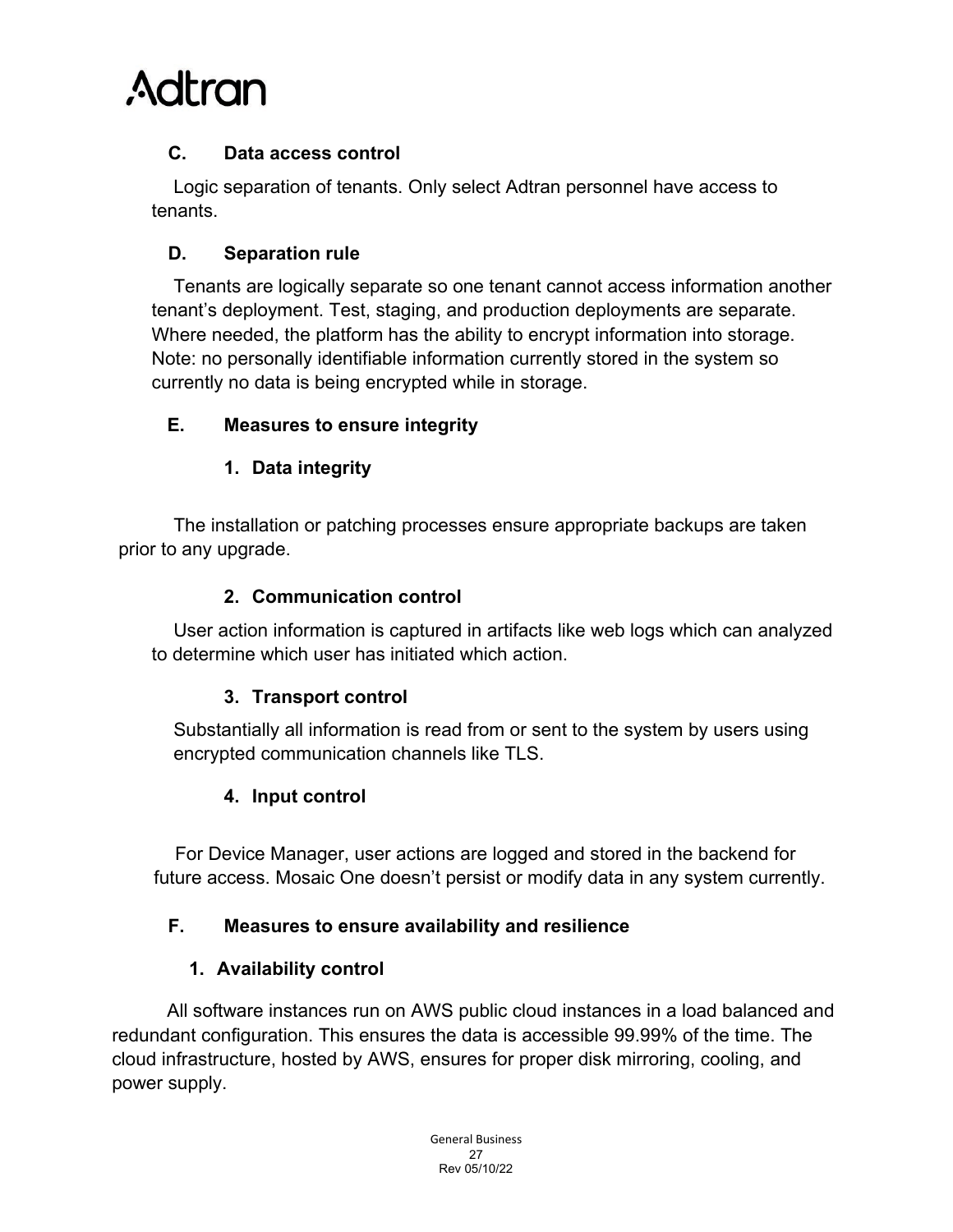### **2. Rapid recoverability**

Data backups are taken periodically to protect against catastrophic failure. Systems are architected with data redundancy to ensure continuous availability of the information.

### **3. Reliability**

Systems are architected with data redundancy to ensure continuous availability of the information.